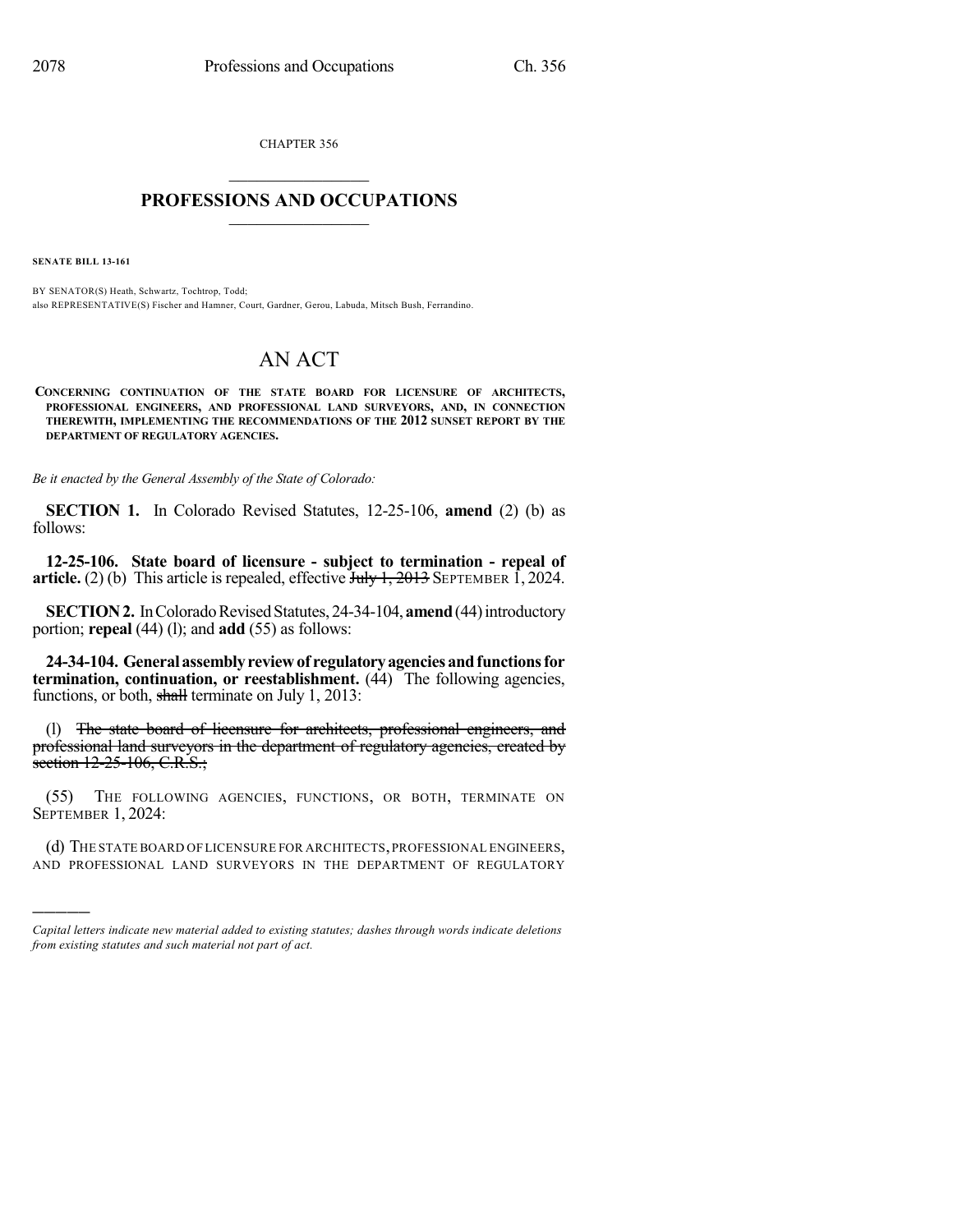AGENCIES, CREATED BY SECTION 12-25-106, C.R.S.

**SECTION 3.** In Colorado Revised Statutes, 12-25-102, **amend** (10) (b) as follows:

**12-25-102. Definitions.** As used in this part 1, unless the context otherwise requires:

(10) (b) An individual shall be construed as practicing or offering PRACTICES OR OFFERS to practice "professional engineering" within the meaning and intent of this section if the individual, by verbal ORAL claim, sign, advertisement, letterhead, card, or in any other way, represents himself or herself to be a professional engineer; through the use of any other meansimpliesthat the individual islicensed under this part 1; or performs engineering services.

**SECTION 4.** In Colorado Revised Statutes, 12-25-103, **amend** (1) introductory portion, (1) (j), and (1) (k); and **add** (1) (l) as follows:

**12-25-103. Exemptions.** (1) This part 1 shall DOES not be construed to affect any of the following:

(j) Individuals who practice architecture as defined in section 12-25-302 (6);  $\sigma$ 

(k) Utilities or their employees or contractors when performing services for another utility during times of natural disasters or emergency situations; OR

(l) INDIVIDUALS WHO PRACTICE LANDSCAPE ARCHITECTURE AS DEFINED IN SECTION 12-45-103 (8).

**SECTION 5.** In Colorado Revised Statutes, **amend** 12-25-104 as follows:

**12-25-104. Forms of organizations permitted to practice.**(1) No partnership, corporation, limited liability company, or joint stock association shall be licensed under this part 1. No partnership, corporation, limited liability company, or joint stock association shall practice or offer to practice engineering in the state except under the following conditions: A PARTNERSHIP, CORPORATION, LIMITED LIABILITY COMPANY, JOINT STOCK ASSOCIATION, OR OTHER ENTITY IS NOT ELIGIBLE FOR LICENSURE UNDER THIS PART 1. AN ENTITY MAY PRACTICE OR OFFER TO PRACTICE ENGINEERING IN COLORADO ONLY IF THE INDIVIDUAL IN RESPONSIBLE CHARGE OF THE ENTITY'S ENGINEERING ACTIVITIES PERFORMED IN COLORADO IS A PROFESSIONAL ENGINEER LICENSED IN COLORADO.ALL ENGINEERING DOCUMENTS, PLATS, AND REPORTS ISSUED BY OR FOR THE ENTITY IN CONNECTION WITH ENGINEERING WORK PERFORMED IN THIS STATE MUST BEAR THE SEAL AND SIGNATURE OF THE COLORADO-LICENSED PROFESSIONAL ENGINEER WHO IS IN RESPONSIBLE CHARGE OF AND DIRECTLY RESPONSIBLE FOR THE ENGINEERING WORK.

(a) Professional engineers may practice under this part 1 as individuals or partners or through joint stock associations, registered limited liability partnerships, limited liability companies, or corporations.

(b) In the case of practice through a partnership, at least one of the partners shall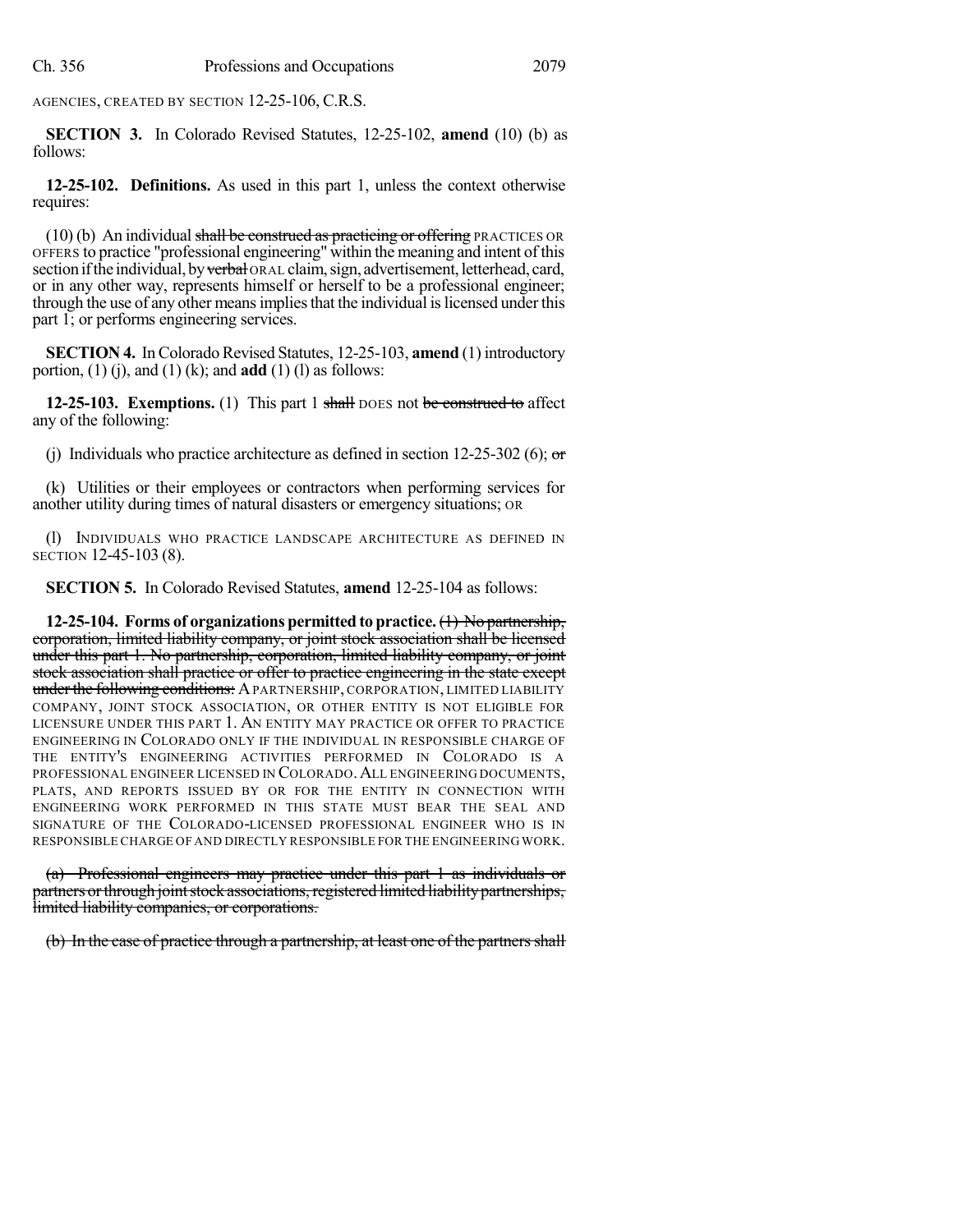be a professional engineer licensed under this part 1, and all engineering plans, designs, drawings, specifications, or reports issued by or for the partnership shall bear the seal of said professional engineer partner or a professional engineer in responsible charge of, and directly responsible for, such engineering work when issued.

(c) In the case of the practice of engineering through a joint stock association, limited liability company, or corporation, engineering services or work involving the practice of engineering may be offered through such joint stock association, limited liability company, or corporation if the person in responsible charge of the engineering activities of the joint stock association, limited liability company, or corporation is a professional engineer licensed pursuant to this part 1. All engineering plans, designs, drawings, specifications, or reports that are involved in such practice, issued by or for such joint stock association, limited liability company, or corporation, shall bear the seal and signature of a professional engineer in responsible charge of, and directly responsible for, such engineering work when issued.

**SECTION 6.** In Colorado Revised Statutes, 12-25-107, **amend** (1) (g), (1) (i), and  $(1)$  (j) as follows:

**12-25-107. Powers and duties of the board.** (1) In orderto carry into effect the provisions of this part 1, the board shall:

 $(g)$  Provide for written examinations in the "fundamentals of engineering" and the "principles and practice of engineering". Examinations shall be given as often as practicable. at such locations as the board shall determine. The board shall ensure that the passing score for any examination shall be IS set to measure the level of minimum competency. An applicant who fails to pass the prescribed examination may be reexamined. at the next regularly scheduled examination.

(i) Hold at least six regular meetings each year. Special meetings shall be held at such times as the bylaws of the board may provide. The board shall elect annually a chairman CHAIR, a vice-chairman VICE-CHAIR, and a secretary. A quorum of the board shall consist of not less than five SEVEN members.

(i) Participate in the affairs of the national council of  $\overline{e}$  engineering examiners FOR ENGINEERING AND SURVEYING and send a minimum of one delegate to the national meeting annually.

**SECTION 7.** In Colorado Revised Statutes, 12-25-108, **amend** (1) introductory portion, (1) (a), (1) (i), (2) (a), (2) (b), and (4) (a) as follows:

**12-25-108. Disciplinary actions- groundsfordiscipline.**(1) The board hasthe power to deny, suspend, revoke, or refuse to renew the license and certificate of licensure or enrollment of, limit the scope of practice of, or place on probation, any professional engineer or engineer-intern who is found guilty of FOR:

(a) Engaging in fraud, misrepresentation, or deceit in obtaining or attempting to obtain a certificate of licensure LICENSE or enrollment;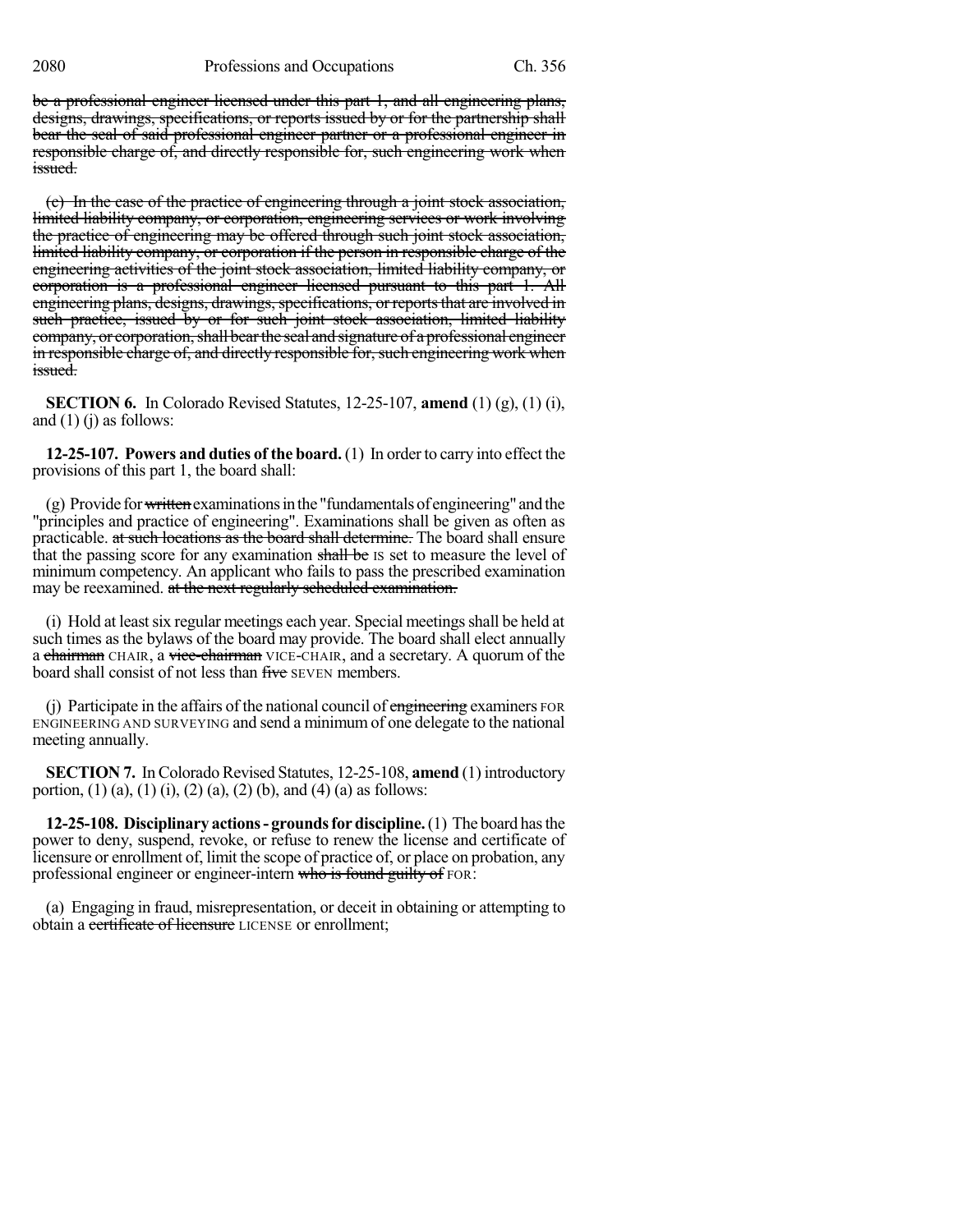(i) Being addicted to or dependent upon alcohol or habit-forming drugs or controlled substances as defined in section 18-18-102 (5), C.R.S. HABITUAL OR EXCESSIVE USE OR ABUSE OF ALCOHOL, CONTROLLED SUBSTANCES, OR ANY HABIT-FORMING DRUG;

(2) (a) When a complaint or investigation discloses an instance of misconduct that, in the opinion of the board, does not warrant formal action by the board but that should not be dismissed as being without merit, THE BOARD MAY ISSUE AND SEND a letter of admonition may be issued and sent, by certified FIRST-CLASS mail to the professional engineer or engineer-intern AT HIS OR HER LAST-KNOWN ADDRESS.

(b) When THE BOARD SENDS a letter of admonition is sent by the board by ertified mail, to a professional engineer or engineer-intern, the BOARD SHALL ADVISE THE professional engineer or engineer-intern shall be advised that he or she hasthe right to request in writing, within twenty days after receipt of the letter, that formal disciplinary proceedings be initiated to adjudicate the propriety of the conduct upon which the letter of admonition is based.

(4) (a) In addition to any other penalty that may be imposed pursuant to this article, THE BOARD MAY FINE any professional engineer violating any provision of this article or any rule promulgated pursuant to this article may be fined for each violation proven by the board as follows:

(I) In the first administrative proceeding against a professional engineer, a fine of not less than fifty dollars and not more than five hundred dollars;

(II) In any subsequent administrative proceeding against a professional engineer determining that a violation of this article has occurred, a fine of not less than two hundred fifty dollars and not more than five thousand dollars for each violation proven by the board.

**SECTION 8.** In Colorado Revised Statutes, 12-25-109, **amend** (8.2) (a), (8.4) (a),  $(8.4)$  (c) (III),  $(8.5)$ , and  $(12)$  as follows:

**12-25-109. Disciplinaryproceedings-injunctive relief procedure.**(8.2)(a) If it appears to the board, based upon credible evidence as presented in a written complaint by any person, that a licensee or registrant is acting in a manner that is an imminent threat to the health and safety of the public or a person is acting or has acted without the required license, or registration, the board may issue an order to cease and desist such activity. The order shall set forth the statutes and rules alleged to have been violated, the facts alleged to have constituted the violation, and the requirement that all unlawful acts or unlicensed or unregistered practices immediately cease.

(8.4) (a) If it appears to the board, based upon credible evidence as presented in a written complaint by any person, that a person has violated any other portion of this part 1, then, in addition to any specific powers granted pursuant to this part 1, the board may issue to such person an order to show cause as to why the board should not issue a final order directing such person to cease and desist from the unlawful act or unlicensed or unregistered practice.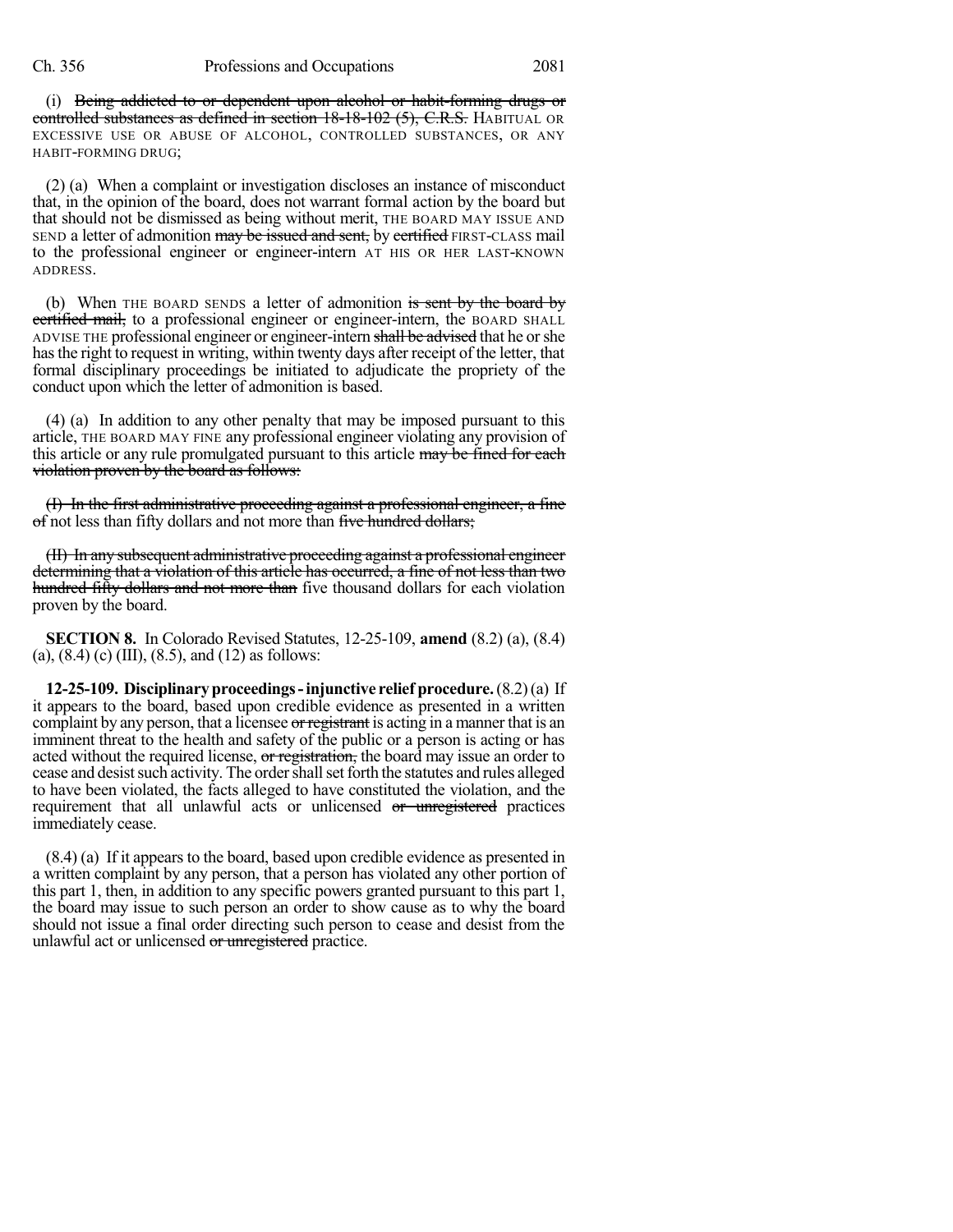(c) (III) If the board reasonably finds that the person against whom the order to show cause was issued is acting or has acted without the required license or registration or has or is about to engage in acts or practices constituting violations of this part 1, a final cease-and-desist order may be issued directing such person to cease and desist from further unlawful acts or unlicensed or unregistered PRACTICE.

(8.5) If it appears to the board, based upon credible evidence presented to the board, that a person has engaged in or is about to engage in any unlicensed or unregistered act or practice, any act or practice constituting a violation of this part 1, anyrule promulgated pursuant to this part 1, any orderissued pursuantto this part 1, or any act or practice constituting grounds for administrative sanction pursuant to this part 1, the board may enter into a stipulation with such person.

(12) When a complaint orinvestigation discloses an instance of conductthat does not warrant formal action by the board and, in the opinion of the board, the complaint should be dismissed, but the board has noticed indications of possible errant conduct by the licensee or registrant that could lead to serious consequences if not corrected, a confidential letter of concern may be issued and sent to the licensee. or registrant.

**SECTION 9.** In Colorado Revised Statutes, 12-25-110, **amend** (1) as follows:

**12-25-110. Application for license.** (1) The board shall prescribe and furnish application forms THE MEANS BY WHICH A PERSON MAY APPLY FOR LICENSURE. All applications shall MUST be made under oath and shall be accompanied by the appropriate fee. Each application shall MUST contain a statement indicating whether the applicant has ever been convicted of a felony in this or any other state, or has ever had a license to practice engineering revoked or suspended in this or any other state. Applications that are not complete shall be deemed ARE defective and shall MAY not be accepted by the board. The board shall take no action on defective applications, except to give notice to the applicant of defects. The board shall retain all fees submitted with applications, whether or not such THE applications are acted upon.

**SECTION 10.** In Colorado Revised Statutes, 12-25-114, **amend** (4) (b) (II) as follows:

**12-25-114. Qualifications for professional engineer.** (4) (b) (II) For any professional engineer who has been retired for two or more years, the board may require reexamination or recertification, unless the board is satisfied of such retired professional engineer's continued competence.

**SECTION 11.** In Colorado Revised Statutes, 12-25-115, **amend** (1), (2), (4), and (7) as follows:

**12-25-115. Licenses - certificates.** (1) The board, upon acceptance of an applicant who has demonstrated competence in professional engineering and upon receipt of payment of the required fee, shall license and issue a numbered certificate of licensure UNIQUE LICENSE NUMBER to said applicant.

(2) The board, upon acceptance of a qualified engineer-intern and upon receipt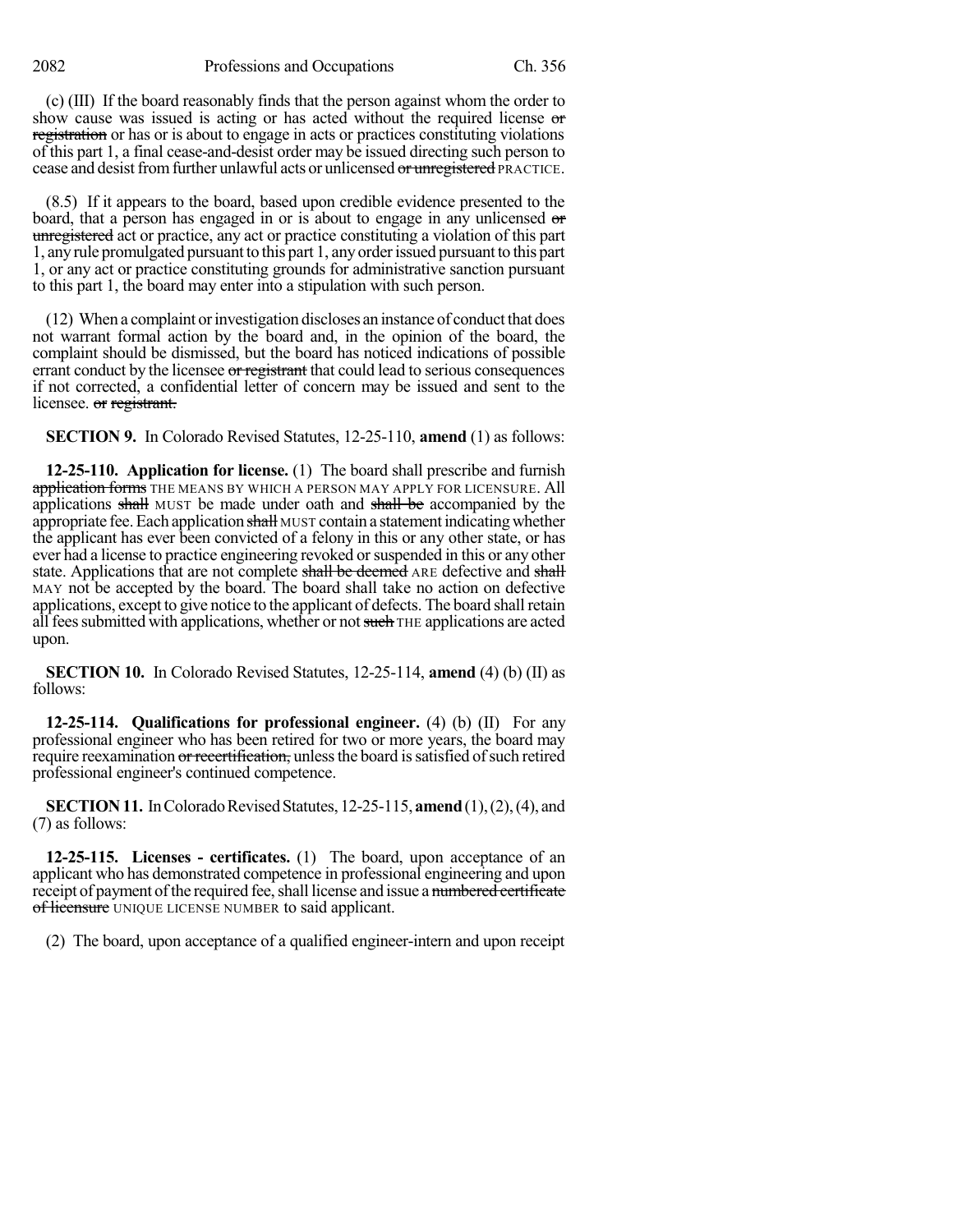of payment of the required fee, shall certify said ENROLL THE applicant.

(4) Licenses and registrations shall be renewed or reinstated pursuant to a schedule established by the director of the division of professions and occupations within the department of regulatory agencies and shall be renewed or reinstated pursuant to section  $24-34-102(8)$ , C.R.S. The director of the division of professions and occupations within the department of regulatory agencies may establish renewal fees and delinquency fees for reinstatement pursuant to section 24-34-105, C.R.S. If a person fails to renew his or her license or registration pursuant to the schedule established by the director of the division of professions and occupations, such license or registration shall expire. Any person whose license or registration has expired shall be subject to the penalties provided in this article orsection 24-34-102 (8), C.R.S.

(7) A professional engineer shall give immediate notice to the board, in writing, of any change of address WITHIN THIRTY DAYS AFTER THE CHANGE.

**SECTION 12.** In Colorado Revised Statutes, 12-25-116, **amend** (1) (a) (II) and  $(1)$  (a) (V) as follows:

**12-25-116. Fees - disposition.** (1) Pursuant to section 24-34-105, C.R.S., the board shall charge and collect fees for the following:

(a) With respect to professional engineers:

(II) Replacement of a license or a PHYSICAL certificate of licensure, IF REQUESTED BY THE LICENSEE;

(V) Issuance of a PHYSICAL certificate of licensure, as a professional engineer IF REQUESTED BY THE LICENSEE;

**SECTION 13.** In Colorado Revised Statutes, 12-25-117, **amend** (1) and (3); and **add** (5) as follows:

**12-25-117. Professional engineer'sseal- rules.**(1) Upon receipt of a certificate of licensure, the newly licensed RECEIVING A LICENSE FROM THE BOARD, A professional engineer may obtain a seal. A crimp type seal, a rubber stamp type seal, or an electronic type seal may be used. The seal shall be of a design approved by the board. and shall contain THE SEAL MUST CONTAIN the LICENSED professional engineer's name and license number and the designation "Colorado licensed professional engineer". Colorado professional engineers licensed before July 1, 2004, may continue to use their prior existing seals.

(3) The APROFESSIONAL ENGINEER SHALL USE A seal and signature shall be used by an engineer only when the work being stamped TO WHICH THE SEAL IS APPLIED was PREPARED under the engineer's responsible charge.

(5) THE BOARD SHALL ADOPT RULES GOVERNING USE OF THE SEAL AND THE RETENTION, USE, AND DISTRIBUTION OF SEALED DOCUMENTS AND COPIES THEREOF.

**SECTION 14.** In Colorado Revised Statutes, 12-25-202, **amend** (3), (3.5), and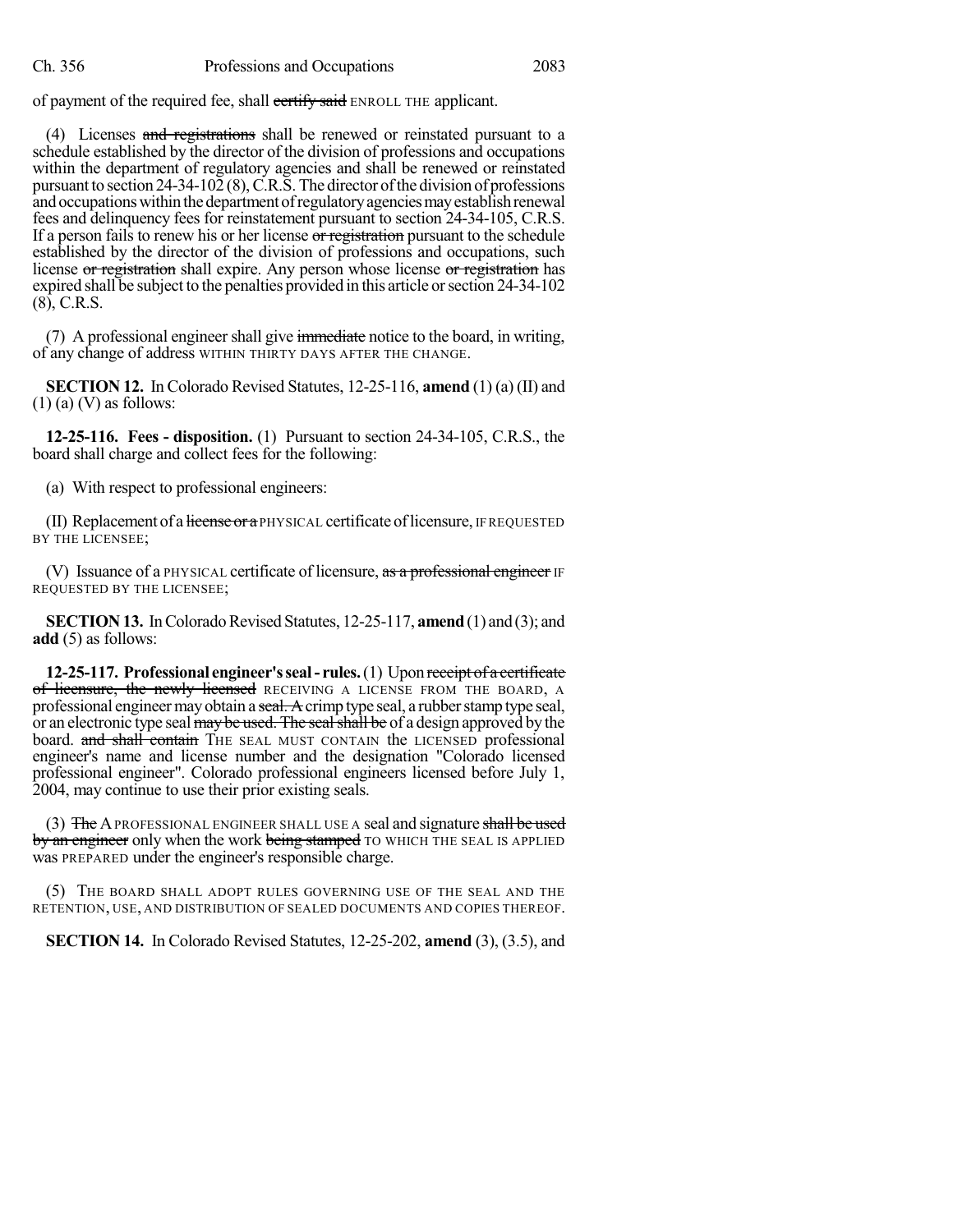(6) (b) as follows:

**12-25-202. Definitions.** As used in this part 2, unless the context otherwise requires:

(3) "Certificate" means the media issued by the board under seal to evidence licensing or enrollment.

(3.5) "Land surveyor-intern" means an individual certified ENROLLED by the board after demonstrating such individual's competency, as required by section 12-25-212.

(6) (b) An individual shall be construed as practicing or offering PRACTICES OR OFFERS to practice "professional land surveying" within the meaning and intent of this part 2 if such THE individual engages therein or, by verbal ORAL claim, sign, letterhead, or card or in any other way holds himself or herself out to be a professional land surveyor or as being able to perform any professional land surveying service or if such THE individual does perform PERFORMS any professional land surveying service or work.

**SECTION 15.** In Colorado Revised Statutes, **amend** 12-25-204 as follows:

**12-25-204. Forms of organizations permitted to practice.** (1) No A partnership, corporation, limited liability company,  $\sigma$  joint stock association, shall be licensed OR OTHER ENTITY IS NOT ELIGIBLE FOR LICENSURE under this part 2.

(2) No partnership, corporation, limited liability company, or joint stock association, shall AN ENTITY MAY practice or offer to practice land surveying in this state unless ONLY IF the individual in responsible charge of the ENTITY's land surveying activities of the organization IN THIS STATE is a professional land surveyor. All PROFESSIONAL LAND SURVEYING documents, plats, and reports that are involved in such practice issued by or for such organizations shall THE ENTITY MUST bear the seal and signature of the professional land surveyor who is in responsible charge of and directly responsible for such THE land surveying work.

**SECTION 16.** In Colorado Revised Statutes, 12-25-207, **amend** (1) (b), (1) (c) introductory portion, and (1) (e) as follows:

**12-25-207. Powers and duties of the board.**(1) In orderto carry into effect this part 2, the board shall:

(b) Require each applicant for licensing or certification to demonstrate competence by means of examination and education and may require work examples as it deems necessary and sufficient for licensing; or certification;

(c) Keep a record of its proceedings and of all applications for licensing or certification under this part 2. The application record for each applicant shall include:

(e) Provide for and administer written examinations to be given as often as practicable. at such times and locations as the board shall designate. Written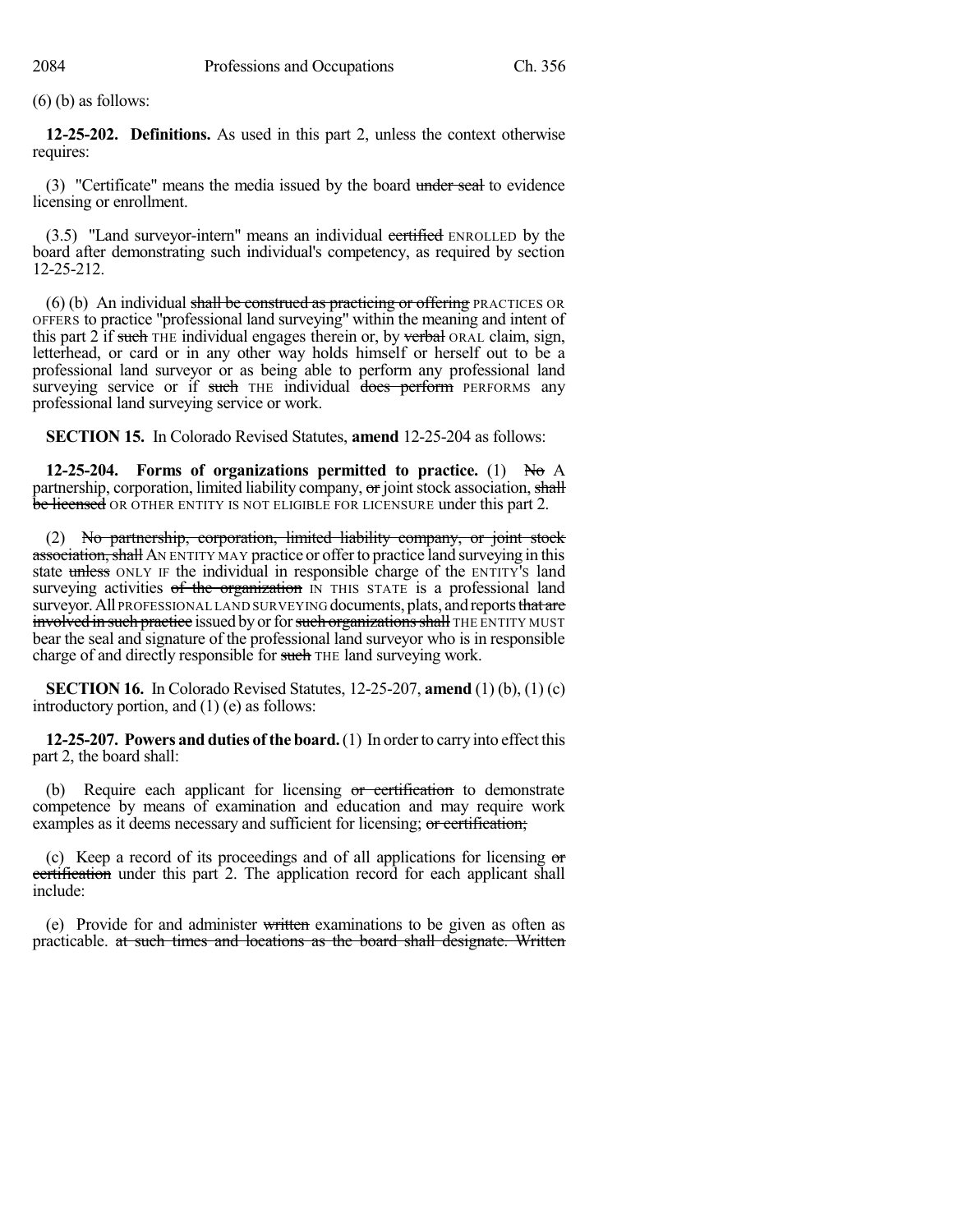examination papers shall EXAMINATIONS MUST be identified only by numbers and shall be anonymously graded. After review and approval by the board, all REVIEWING AND APPROVING THE examination results, THE BOARD shall be recorded, RECORD and COMMUNICATE each examinee's examination results shall be sent to such THE examinee. by first-class mail. The board shall ensure that the passing score on surveying examinations shall be is set to measure the level of minimum competency. The board shall publish and make available to interested applicants a list of the subjects included in the surveying examinations that are developed by the board, such subjects being consistent with and related to the various aspects of surveying.

**SECTION 17.** In Colorado Revised Statutes, 12-25-208, **amend** (1) introductory portion, (1) (i), (1) (o), (2) (a), (2) (b), and (4) (a) as follows:

**12-25-208. Disciplinary actions- groundsfordiscipline.**(1) The board hasthe power to deny, suspend, revoke, or refuse to renew the license of, or place on probation, limit the scope of practice of, or require additional training of any professional land surveyor or land surveyor-intern who is found guilty of FOR:

(i) Being addicted to or dependent upon alcohol or any habit-forming drugs or controlled substances as defined in section  $18-18-102$  (5), C.R.S. HABITUAL OR EXCESSIVE USE OR ABUSE OF ALCOHOL, CONTROLLED SUBSTANCES, OR ANY HABIT-FORMING DRUG;

(o) Using in any manner a certificate or certificate LICENSE, LICENSE number, OR CERTIFICATE that has not been issued to the individual by the board.

(2) (a) When a complaint or investigation discloses an instance of misconduct that, in the opinion of the board, does not warrant formal action by the board but that should not be dismissed as being without merit, THE BOARD MAY ISSUE AND SEND a letter of admonition may be issued and sent, by certified FIRST-CLASS mail to the professional land surveyor or land surveyor-intern AT HIS OR HER LAST-KNOWN ADDRESS.

(b) When THE BOARD SENDS a letter of admonition is sent by the board by certified mail, to a professional land surveyor or land surveyor-intern, such THE BOARD SHALL ADVISE THE professional land surveyor or land surveyor-intern shall be advised that he or she has the right to request in writing, within twenty days after receipt of the letter, that formal disciplinary proceedings be initiated to adjudicate the propriety of the conduct upon which the letter of admonition is based.

(4) (a) In addition to any other penalty that may be imposed pursuant to this section, THE BOARD MAY FINE any professional land surveyor violating any provision of this article or any rule promulgated pursuant to this article may be fined for each violation proven by the board as follows:

(I) In the first administrative proceeding against a professional land surveyor, a fine of not less than fifty dollars and not more than five hundred dollars;

(II) In any subsequent administrative proceeding against a professional land surveyor determining that a violation of this article has occurred, a fine of not less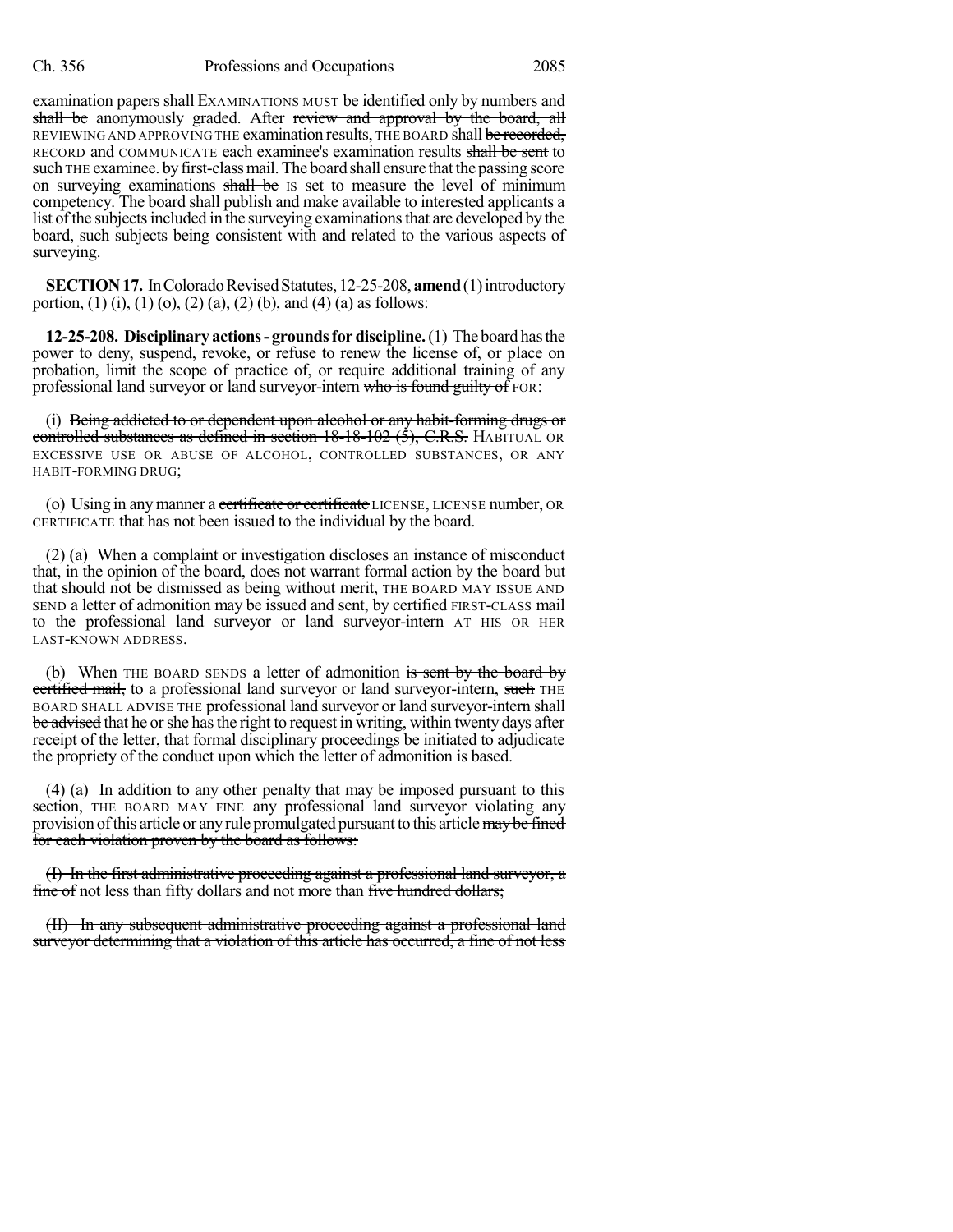than two hundred fifty dollars and not more than five thousand dollars for each violation proven by the board.

**SECTION 18.** In Colorado Revised Statutes, 12-25-209, **amend** (8.2) (a), (8.4) (a),  $(8.4)$  (c) (III),  $(8.5)$ , and  $(12)$  as follows:

**12-25-209. Disciplinaryproceedings-injunctive relief procedure.**(8.2)(a) If it appears to the board, based upon credible evidence as presented in a written complaint by any person, that a licensee or certificate holder is acting in a manner that is an imminent threat to the health and safety of the public or a person is acting or has acted without the required license, or certificate, the board may issue an order to cease and desist such activity. The order shall set forth the statutes and rules alleged to have been violated, the facts alleged to have constituted the violation, and the requirement that all unlawful acts or unlicensed or uncertified practices immediately cease.

(8.4) (a) If it appears to the board, based upon credible evidence as presented in a written complaint by any person, that a person has violated any other portion of this part 2, then, in addition to any specific powers granted pursuant to this part 2, the board may issue to such person an order to show cause as to why the board should not issue a final order directing such person to cease and desist from the unlawful act or unlicensed or uncertified practice.

(c) (III) If the board reasonably finds that the person against whom the order to show cause was issued is acting or has acted without the required license or certificate or has or is about to engage in acts or practices constituting violations of this part 2, a final cease-and-desist order may be issued directing such person to cease and desist from further unlawful acts or unlicensed or uncertified practices.

(8.5) If it appears to the board, based upon credible evidence presented to the board, that a person has engaged in or is about to engage in any unlicensed or uncertified act or practice, any act or practice constituting a violation of this part 2, any rule promulgated pursuant to this part 2, any order issued pursuant to this part 2, or any act or practice constituting grounds for administrative sanction pursuant to this part 2, the board may enter into a stipulation with such person.

(12) When a complaint orinvestigation discloses an instance of conductthat does not warrant formal action by the board and, in the opinion of the board, the complaint should be dismissed, but the board has noticed indications of possible errant conduct by the licensee or certificate holder that could lead to serious consequences if not corrected, a confidential letter of concern may be issued and sent to the licensee. or certificate holder.

**SECTION 19.** In Colorado Revised Statutes, 12-25-210, **amend** (1) asfollows:

**12-25-210. Application for licensing.** (1) Each application for licensing or certification shall be on  $\overline{IN}$  a form furnished SPECIFIED by the board and shall contain statements made under oath showing the applicant's education and showing a detailed summary of such THE applicant's surveying experience. Each application shall MUST contain a statement indicating whether the applicant has ever been convicted of a felony in this or in any other state, or has ever had a surveyor's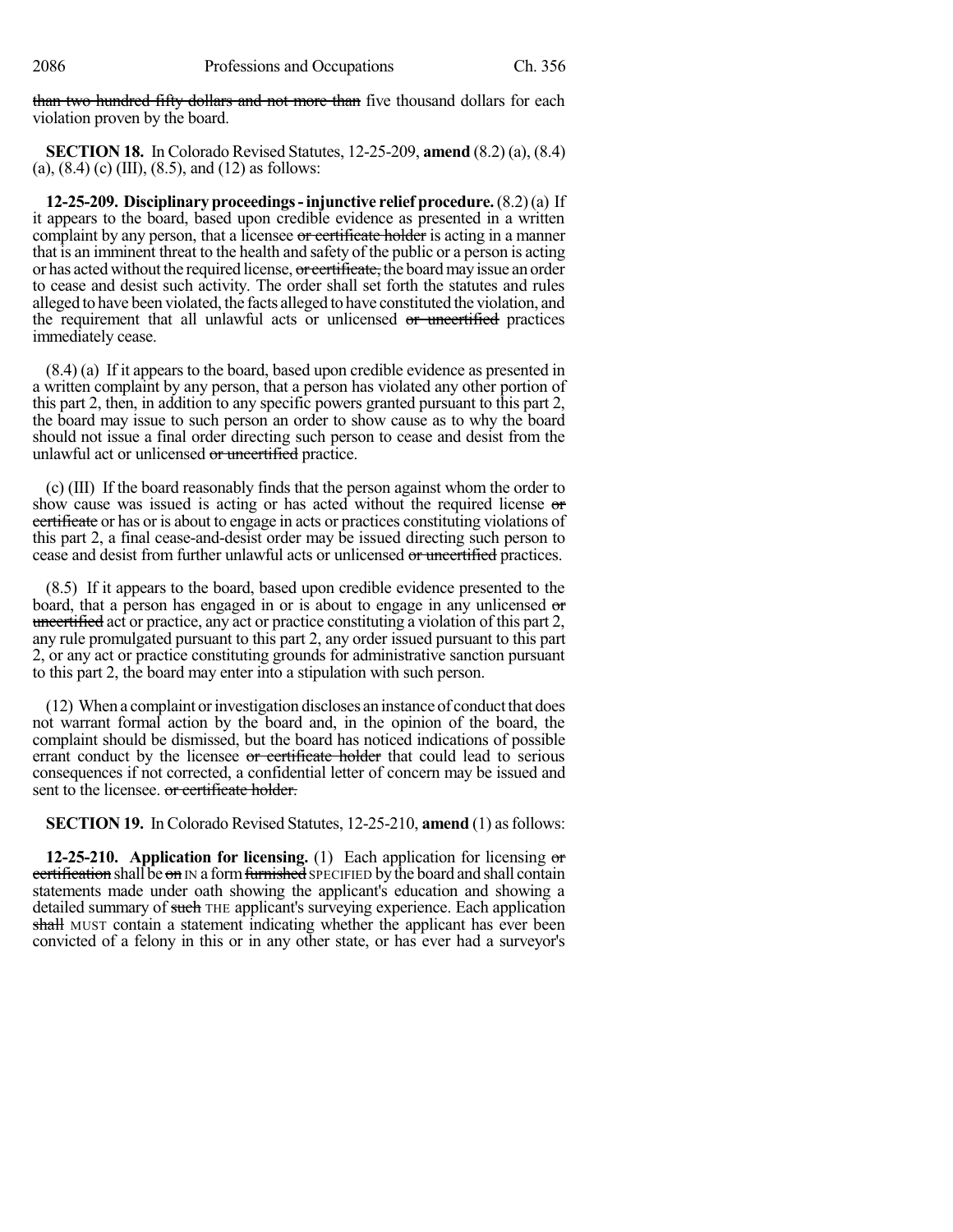license or registration revoked, suspended, or not renewed, or has been reprimanded or fined relative to surveying in this or any other state. Applications that are not complete shall be deemed ARE defective, and the board shall take no action on defective applications except to give notice to the applicant of the defects. A nonrefundable application fee in an amount set by the board shall accompany each application.

**SECTION 20.** In Colorado Revised Statutes, 12-25-214, **amend** (2) (b) (I) (C),  $(2)$  (b) (II) (C), and (5) (b) (II) as follows:

**12-25-214. Qualificationsfor professional land surveyor - repeal.** (2) (b) To be admitted to an examination pursuant to paragraph (a) of this subsection (2), the applicant shall meet the requirements stated in at least one of the following:

(I) (C) Have been certified ENROLLED as a land surveyor-intern in this state; or

(II) (C) Have been certified ENROLLED as a land surveyor-intern in this state; or

(5) (b) (II) For any professional land surveyor who has been retired for two or more years, the board may require reexamination or recertification, unless the board is satisfied of such THE retired professional land surveyor's continued competence.

**SECTION 21.** In Colorado Revised Statutes, 12-25-215, **amend** (1), (2), (4), and (6) as follows:

**12-25-215. Licenses.** (1) The board, upon acceptance of an applicant who has demonstrated competence in professional land surveying and upon receipt of payment of the required fee, shall license and issue a numbered certificate of **licensure** UNIQUE LICENSE NUMBER to said THE applicant.

(2) The board, upon acceptance of a qualified land surveyor-intern and upon receipt of payment of the required fee, shall certify said ENROLL THE qualified land surveyor-intern.

(4) All licenses and registrations shall be renewed or reinstated pursuant to a schedule established by the director of the division of professions and occupations within the department of regulatory agencies and shall be renewed or reinstated pursuant to section  $24-34-102(8)$ , C.R.S. The director of the division of professions and occupations within the department of regulatory agencies may establish renewal fees and delinquency fees for reinstatement pursuant to section 24-34-105, C.R.S. If a person fails to renew his or her license or registration pursuant to the schedule established by the director of the division of professions and occupations, such THE license or registration shall expire. Any person whose license or registration has expired shall be is subject to the penalties provided in this article or section 24-34-102 (8), C.R.S.

(6) A professional land surveyor shall give immediate notice to the board, in writing, of any change of address WITHIN THIRTY DAYS AFTER THE CHANGE.

**SECTION 22.** In Colorado Revised Statutes, 12-25-216, **amend** (1) (a) (II) and  $(1)$  (a)  $(V)$  as follows: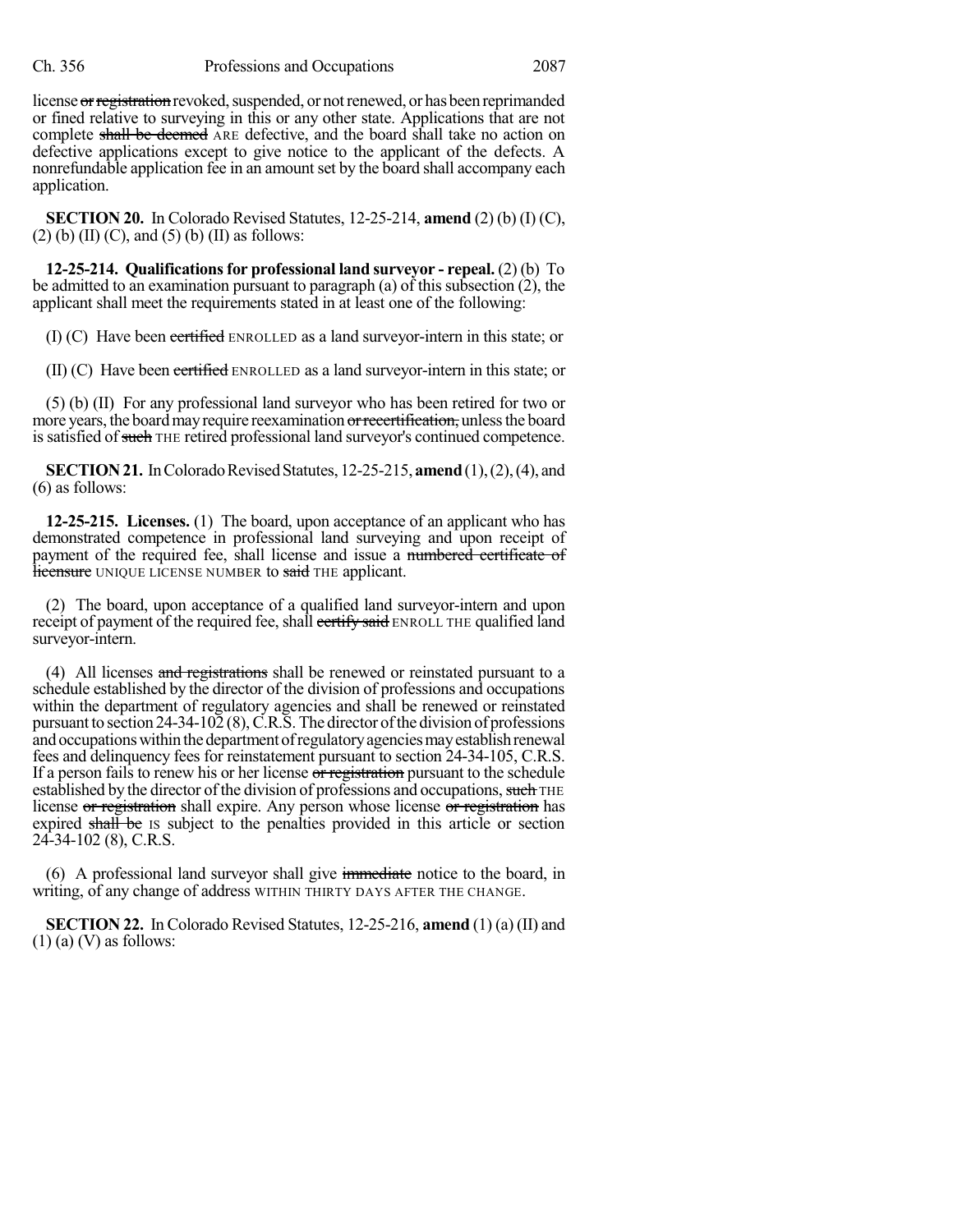**12-25-216. Fees - disposition.** (1) Pursuant to section 24-34-105, C.R.S., the board shall charge and collect fees for the following:

(a) With respect to professional land surveyors:

(II) Replacement of a license, PAPER certificate of licensure, or renewal card, IF REQUESTED BY THE LICENSEE;

(V) Issuance of a PAPER certificate of licensure, as a professional land surveyor IF REQUESTED BY THE LICENSEE;

**SECTION 23.** In Colorado Revised Statutes, **amend** 12-25-217 as follows:

**12-25-217. Professional land surveyor's seal - rules.** (1) Upon receipt of a certificate of licensure, the newly licensed RECEIVING A LICENSE FROM THE BOARD, A professional land surveyor may obtain a seal. A crimp type seal, a rubber stamp type seal, or an electronic type seal may be used. The seal shall be of a design approved by the board. and shall contain THE SEAL MUST CONTAIN the LICENSED professional land surveyor's name and license number and the designation "Colorado licensed professional land surveyor". Colorado land surveyors licensed before July 1, 2004, may continue to use their prior existing seals.

(2) All documents, plats, and reports resulting from the practice of land surveying shall be identified with and bear the seal or face simile and EXACT COPY THEREOF, signature, AND DATE OF SIGNATURE of the land surveyor in responsible charge.

(3) The A PROFESSIONAL LAND SURVEYOR SHALL USE A seal and signature shall be used by a professional land surveyor only when the work being stamped TO WHICH THE SEAL IS APPLIED was PREPARED under such THE professional land surveyor's responsible charge.

(4) THE BOARD SHALL ADOPT RULES GOVERNING USE OF THE SEAL AND THE RETENTION, USE, AND DISTRIBUTION OF SEALED DOCUMENTS AND COPIES THEREOF.

**SECTION 24.** In Colorado Revised Statutes,  $12{\text -}25{\text -}302$ , **amend** (6) (a) and (7); and **add** (6) (c) as follows:

**12-25-302. Definitions.** As used in this part 3, unless the context otherwise requires:

 $(6)$  (a) The "practice of architecture" means the performance of the professional PROVIDING ANY OF THE FOLLOWING services of planning and design of buildings, preparation of construction contract documents including working drawings and specifications for the construction of buildings, and the observation of construction pursuant to an agreement between an architect and any other person, but does not **include the performance of the construction of buildings** IN CONNECTION WITH THE DESIGN, CONSTRUCTION, ENLARGEMENT, OR ALTERATION OF A BUILDING OR GROUP OF BUILDINGS AND THE SPACE WITHIN AND THE SITE SURROUNDING THOSE BUILDINGS, WHICH HAVE AS THEIR PRINCIPAL PURPOSE HUMAN OCCUPANCY OR HABITATION: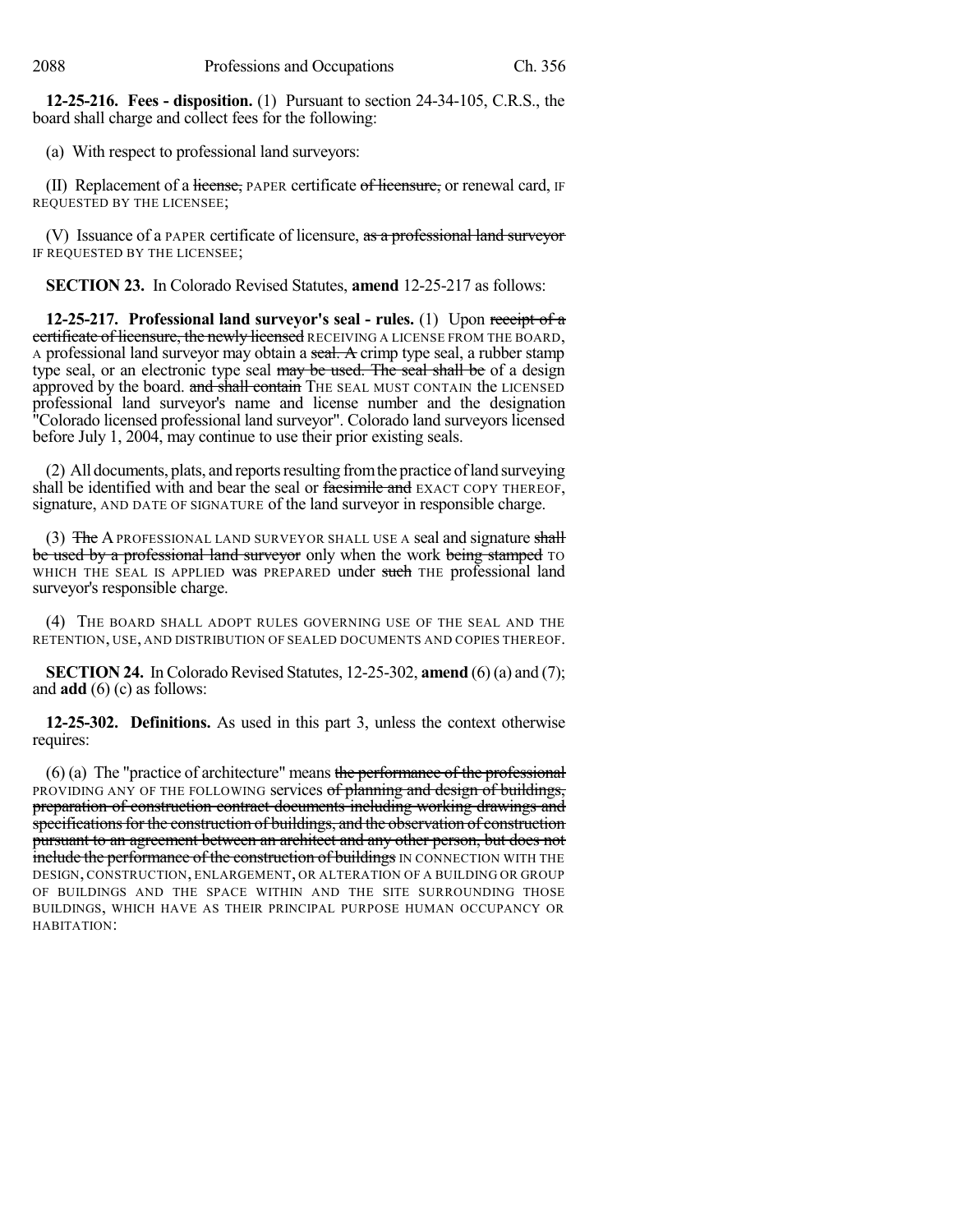(I) PRE-DESIGN;

(II) PROGRAMMING;

(III) PLANNING;

(IV) PROVIDING DESIGNS, DRAWINGS, SPECIFICATIONS, AND OTHER TECHNICAL SUBMISSIONS;

# (V) ADMINISTERING CONSTRUCTION CONTRACTS; AND

(VI) COORDINATING ANY ELEMENTS OF TECHNICAL SUBMISSIONS PREPARED BY OTHERS.

(c) AN INDIVIDUAL PRACTICES OR OFFERS TO PRACTICE ARCHITECTURE WITHIN THE MEANING AND INTENT OF THIS SUBSECTION (6) IF THE INDIVIDUAL, BY ORAL CLAIM, SIGN, ADVERTISEMENT, LETTERHEAD, CARD, OR IN ANY OTHER WAY, REPRESENTS HIMSELF OR HERSELF TO BE AN ARCHITECT, IMPLIES THAT HE OR SHE IS LICENSED UNDER THIS PART 3, OR PERFORMS OR OFFERS TO PERFORM A SERVICE LISTED IN PARAGRAPH (b) OF THIS SUBSECTION (6).

(7) "Responsible control" means that amount of control over and detailed knowledge of the content of technical submissions as defined in section 12-25-304 (3) (e) PLANS, DESIGNS, DRAWINGS, SPECIFICATIONS, AND REPORTS during their preparation as is ordinarily exercised by a licensed architect applying the required standard of care.

**SECTION 25.** In Colorado Revised Statutes, 12-25-303, **amend** (3) and (6) (c) (I) (B) as follows:

**12-25-303. Exemptions.** (3) Nothing in this part 3 shall be construed as curtailing or extending the rights of any other profession or craft, INCLUDING THE PRACTICE OF LANDSCAPE ARCHITECTURE BY LANDSCAPE ARCHITECTS PURSUANT TO ARTICLE 45 OF THIS TITLE.

(6) (c) As used in this subsection (6), "interior designer" means a person who:

(I) Engages in:

(B) Preparing and filing SUBMITTING interior design documents for the purpose of obtaining approval for a building permit as provided by law for nonstructural or nonseismic interior construction, materials, finishes, space planning, furnishings, fixtures, equipment, lighting, and reflected ceiling plans;

**SECTION 26.** In Colorado Revised Statutes, 12-25-305, **amend** (1); and **add** (2.5), (9), and (10) as follows:

**12-25-305. Unauthorized practice - penalties - enforcement.** (1) UNLESS EXEMPTED UNDER SECTION 12-25-303 (7), any person who practices or offers or attempts to practice architecture without an active license issued under this article PART 3 commits a class 2 misdemeanor and shall be punished as provided in section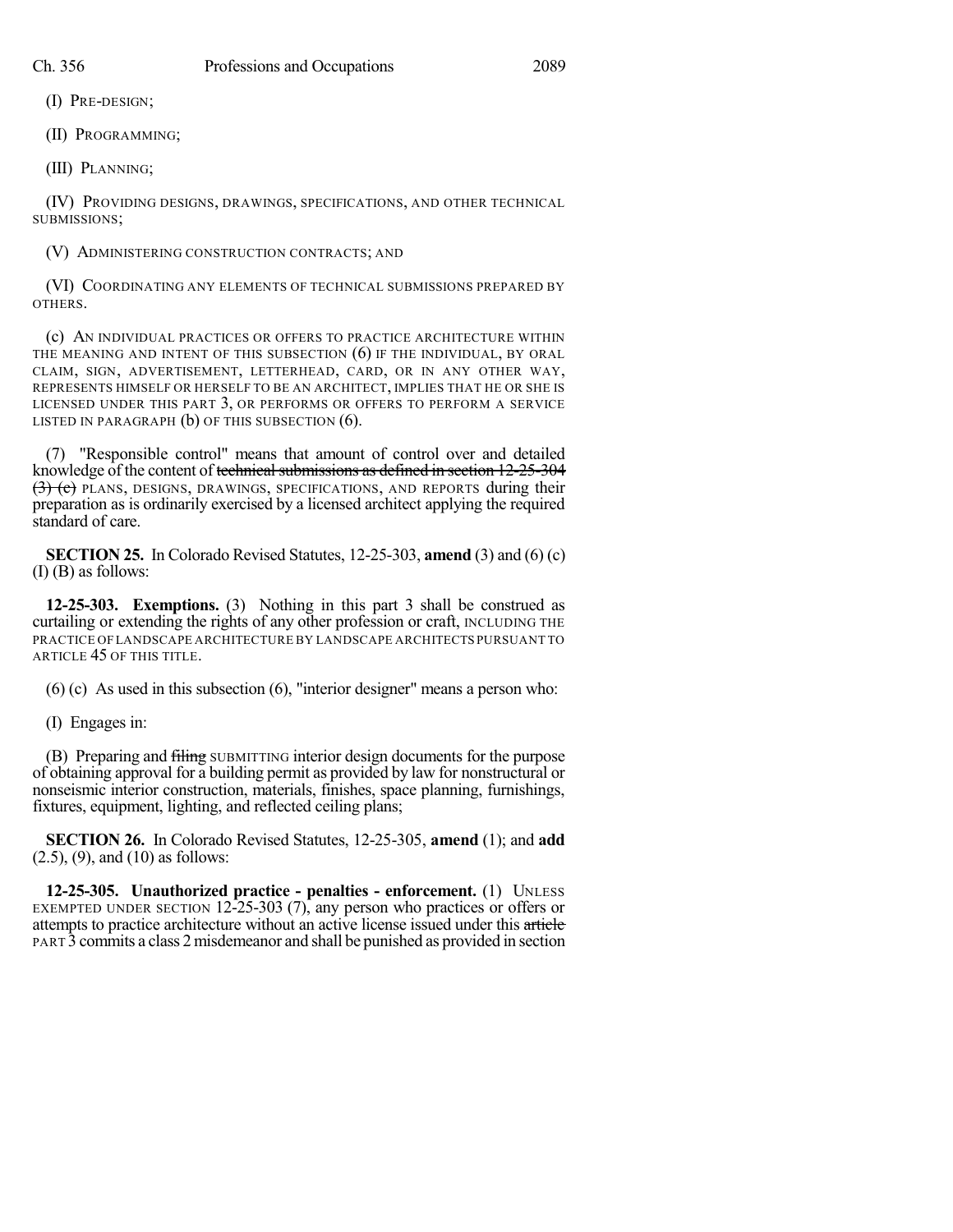18-1.3-501, C.R.S., for the first offense, and, for the second or any subsequent offense, the person commits a class 6 felony and shall be punished as provided in section 18-1.3-401, C.R.S.

(2.5)(a) IT IS UNLAWFUL FOR ANY INDIVIDUAL TO HOLD HIMSELF OR HERSELF OUT TO THE PUBLIC AS AN ARCHITECT UNLESS THE INDIVIDUAL HAS COMPLIED WITH THIS PART<sub>3</sub>.

(b) IT IS UNLAWFUL FOR ANY PERSON TO PRACTICE, OR OFFER TO PRACTICE, ARCHITECTURE IN THIS STATE UNLESS THE INDIVIDUAL IN RESPONSIBLE CONTROL HAS COMPLIED WITH THIS PART 3.

(c) UNLESS LICENSED PURSUANT TO THIS PART 3, IT IS UNLAWFUL FOR ANY PERSON TO USE ANY OF THE FOLLOWING TITLES: "ARCHITECT", "ARCHITECTS", "ARCHITECTURE", "ARCHITECTURAL", OR "LICENSED ARCHITECT". IN ADDITION, UNLESS LICENSED PURSUANT TO THIS PART 3, IT IS UNLAWFUL FOR ANY PERSON TO USE THE WORDS "ARCHITECT","ARCHITECTS","ARCHITECTURE","ARCHITECTURAL", OR "LICENSED ARCHITECT" IN ANY OFFER TO THE PUBLIC TO PERFORM THE SERVICES SET FORTH IN SECTION 12-25-302 (6). NOTHING IN THIS SUBSECTION (2.5) PROHIBITS THE GENERAL USE OF THE WORDS "ARCHITECT", "ARCHITECTURE", OR "ARCHITECTURAL", INCLUDING THE SPECIFIC USE OF THE TERM "ARCHITECTURAL INTERN" BY AN INDIVIDUAL WHO IS WORKING UNDER THE SUPERVISION OF AN ARCHITECT AND IS IN THE PROCESS OF COMPLETING REQUIRED PRACTICE HOURS IN PREPARATION FOR THE ARCHITECT LICENSING EXAMINATION, SO LONG AS THOSE WORDS ARE NOT BEING USED IN AN OFFER TO THE PUBLIC TO PERFORM THE SERVICES SET FORTH IN SECTION 12-25-302 (6).

(9) AFTER FINDING THAT A PERSON HAS UNLAWFULLY ENGAGED IN THE PRACTICE OF ARCHITECTURE, THE BOARD MAY JOINTLY AND SEVERALLY ASSESS AGAINST THE PERSON A FINE OF NOT LESS THAN FIFTY DOLLARS AND NOT MORE THAN FIVE THOUSAND DOLLARS FOR EACH VIOLATION PROVEN BY THE BOARD. THE BOARD SHALL TRANSMIT THE MONEYS COLLECTED PURSUANT TO THIS SUBSECTION (9) TO THE STATE TREASURER, WHO SHALL CREDIT THEM TO THE GENERAL FUND.

(10) AN INDIVIDUAL PRACTICING ARCHITECTURE WHO IS NOT LICENSED OR EXEMPT FROM LICENSURE SHALL NOT COLLECT COMPENSATION OF ANY KIND FOR SUCH PRACTICE, AND, IF COMPENSATION HAS BEEN PAID, THE INDIVIDUAL SHALL REFUND THE COMPENSATION IN FULL.

**SECTION 27.** In Colorado Revised Statutes, 12-25-307, **amend** (2) (a) introductory portion as follows:

**12-25-307. Powers and duties of the board.** (2) The board shall:

(a) Keep a record of its proceedings and of all applications for licensing or certification under this part 3. The application record for each applicant shall include:

**SECTION 28.** In Colorado Revised Statutes, 12-25-308, **amend** (1) (i), (2) (a), (2) (b), and (4) (a); and **repeal** (1) (o) as follows: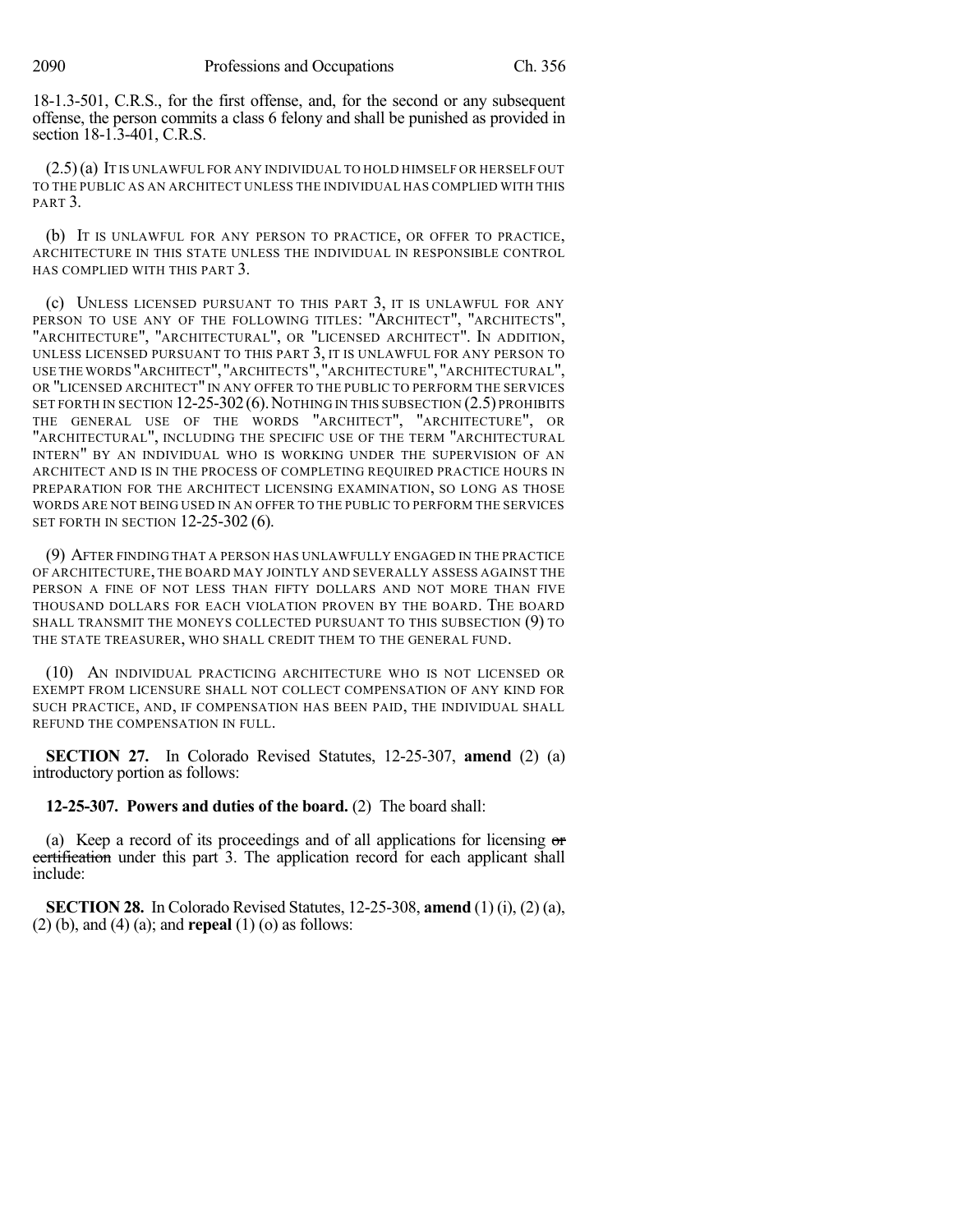**12-25-308. Disciplinary actions - grounds for discipline.** (1) The board may deny, suspend, revoke, or refuse to renew the license of, place on probation, or limit the scope of practice of a licensee for the following:

(i) Habitual intemperance with respect to, or excessive use of, any habit-forming drug, any controlled substance as defined in section 18-18-102 (5), C.R.S., or any alcoholic beverage, any of which renders him or her unfit to practice architecture HABITUAL OR EXCESSIVE USE OR ABUSE OF ALCOHOL, CONTROLLED SUBSTANCES, OR ANY HABIT-FORMING DRUG;

#### (o) Mental incompetency;

(2) (a) When a complaint or investigation discloses an instance of misconduct that, in the opinion of the board, does not warrant formal action by the board but that should not be dismissed as being without merit, THE BOARD MAY ISSUE AND SEND a letter of admonition may be issued and sent, by certified FIRST-CLASS mail to the licensee AT THE LICENSEE'S LAST-KNOWN ADDRESS.

(b) When THE BOARD SENDS a letter of admonition is sent by the board by certified mail, to a licensee, such THE BOARD SHALL ADVISE THE licensee shall be advised that he or she has the right to request in writing, within twenty days after receipt of the letter, that formal disciplinary proceedings be initiated to adjudicate the propriety of the conduct upon which the letter of admonition is based.

(4) (a) In addition to the penalties provided for in subsection (2) of this section, any person violating any provision of this part 3 or any standards or rules promulgated pursuant to this part 3 may be punished BY A FINE OF NOT LESS THAN FIFTY DOLLARS AND NOT MORE THAN FIVE THOUSAND DOLLARS upon a finding of misconduct by the board, made pursuant to article 4 of title  $24$ , C.R.S. In an administrative proceeding against a licensee, the board may impose a fine of not more than five thousand dollars.

**SECTION 29.** In Colorado Revised Statutes, 12-25-310, **amend** (1) and (3) as follows:

**12-25-310. Application for licensing.** (1) An applicant shall submit an application that includes evidence of education andpractical experience asrequired by section 12-25-314 and the rules of the board. Such THE application shall also include a signed statement that the applicant has never been denied licensure as an architect or been disciplined with regard to the practice of architecture or practiced architecture in violation of the law. If the board determines that an applicant has committed any of the acts specified as grounds for discipline under section 12-25-308 (1), it may deny an application for examination or licensure. If the applicant has not complied with subsection  $(3)$  of this section, the board shall deny an application for examination or licensure THE BOARD SHALL NOTIFY THE APPLICANT IF IT DETERMINES THAT THE APPLICATION IS INCOMPLETE OR OTHERWISE DEFECTIVE, AND SHALL SPECIFY THE GROUNDS FOR THE DETERMINATION.

(3) No A licensee whose license is revoked shall be allowed to apply MAY REAPPLY for licensure, earlier than BUT THE BOARD SHALL NOT CONSIDER THE APPLICATION UNTIL two years after the effective date of the revocation.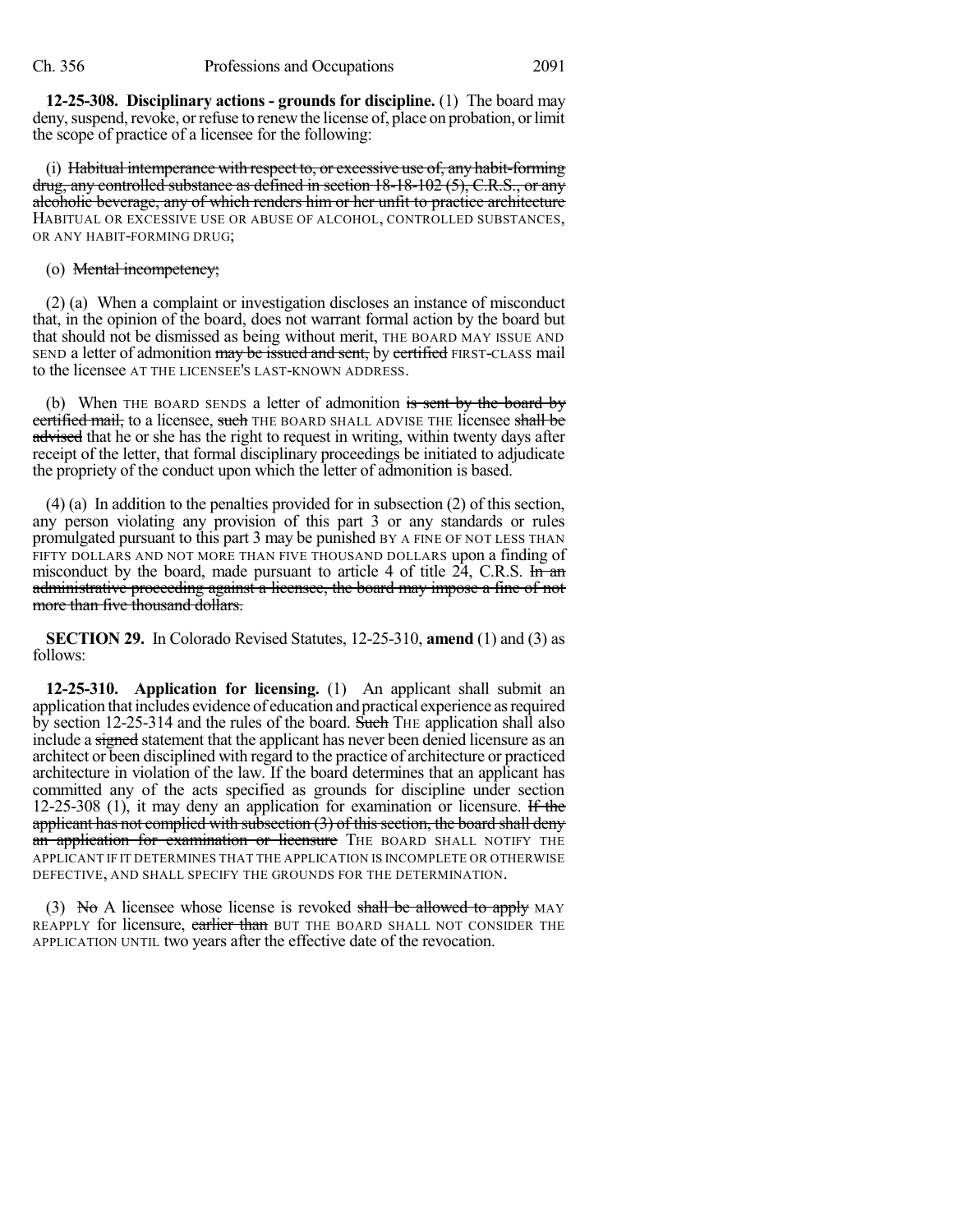**SECTION 30.** In Colorado Revised Statutes, **repeal and reenact, with amendments,** 12-25-312 as follows:

**12-25-312. Notification to board.** EACH ARCHITECT SHALL REPORT TO THE BOARD ANY MALPRACTICE CLAIM AGAINST THE ARCHITECT,OR AGAINST ANY ENTITY OF WHICH THE ARCHITECT IS A MEMBER, THAT IS SETTLED OR IN WHICH JUDGMENT IS RENDERED, WITHIN SIXTY DAYS AFTER THE EFFECTIVE DATE OF THE SETTLEMENT OR JUDGMENT, IF THE CLAIM CONCERNED THE PRACTICE OF ARCHITECTURE PERFORMED OR SUPERVISED BY THE ARCHITECT; EXCEPT THAT A LICENSEE IS NOT REQUIRED TO REPORT ANY CLAIM THAT WAS DISMISSED BY A COURT OF LAW.

**SECTION 31.** In Colorado Revised Statutes, 12-25-314, **amend** (3) asfollows:

**12-25-314. Qualifications for architect licensure.** (3) An applicant for licensure by endorsement shall MUST hold a license in good standing in a jurisdiction requiring qualifications substantially equivalent to those currently required for licensure by examination as provided in section 12-25-310 (1) and subsections  $(1)$  and  $(2)$  of this section and shall file SUBMIT an application as prescribed by the board. The board shall provide procedures for an applicant to apply directly to the board. The board may also provide an alternative application procedure so that an applicant may, at his or her option, instead apply to a national clearinghouse designated by the board. The national clearinghouse shall then forward the application to the board.

**SECTION 32.** In Colorado Revised Statutes, 12-25-315, **amend** (2); and **add** (4) as follows:

**12-25-315. Licenses.** (2) An architect may renew a license by paying to the board the license renewal fee established pursuant to section 24-34-105, C.R.S., and the board shall then issue a certificate of renewal RENEW THE LICENSE.

(4) AN ARCHITECT SHALL GIVE NOTICE TO THE BOARD, IN A MANNER PRESCRIBED BY THE BOARD, OF ANY CHANGE OF ADDRESS WITHIN THIRTY DAYS AFTER THE CHANGE.

**SECTION 33.** In Colorado Revised Statutes, 12-25-316, **amend** (3) asfollows:

**12-25-316. Disposition of fees- expenses of board.** (3) The board may charge fees for licensure by examination, reexamination, AND endorsement. and recertification. The board may also charge fees for replacement of a license certificate and for the renewal and reinstatement of a license.

**SECTION 34.** In Colorado Revised Statutes, **repeal and reenact, with amendments,** 12-25-317 as follows:

**12-25-317. Architect's seal - rules.** (1) UPON RECEIVING A LICENSE FROM THE BOARD, AN ARCHITECT MAY OBTAIN A CRIMP TYPE SEAL, A RUBBER STAMP TYPE SEAL, OR AN ELECTRONIC TYPE SEAL IN A DESIGN APPROVED BY THE BOARD. THE SEAL MUST CONTAIN THE ARCHITECT'S NAME AND LICENSE NUMBER AND THE DESIGNATION "COLORADO LICENSED ARCHITECT". ARCHITECTS LICENSED BEFORE JULY 1, 2013, MAY CONTINUE TO USE THEIR EXISTING SEALS.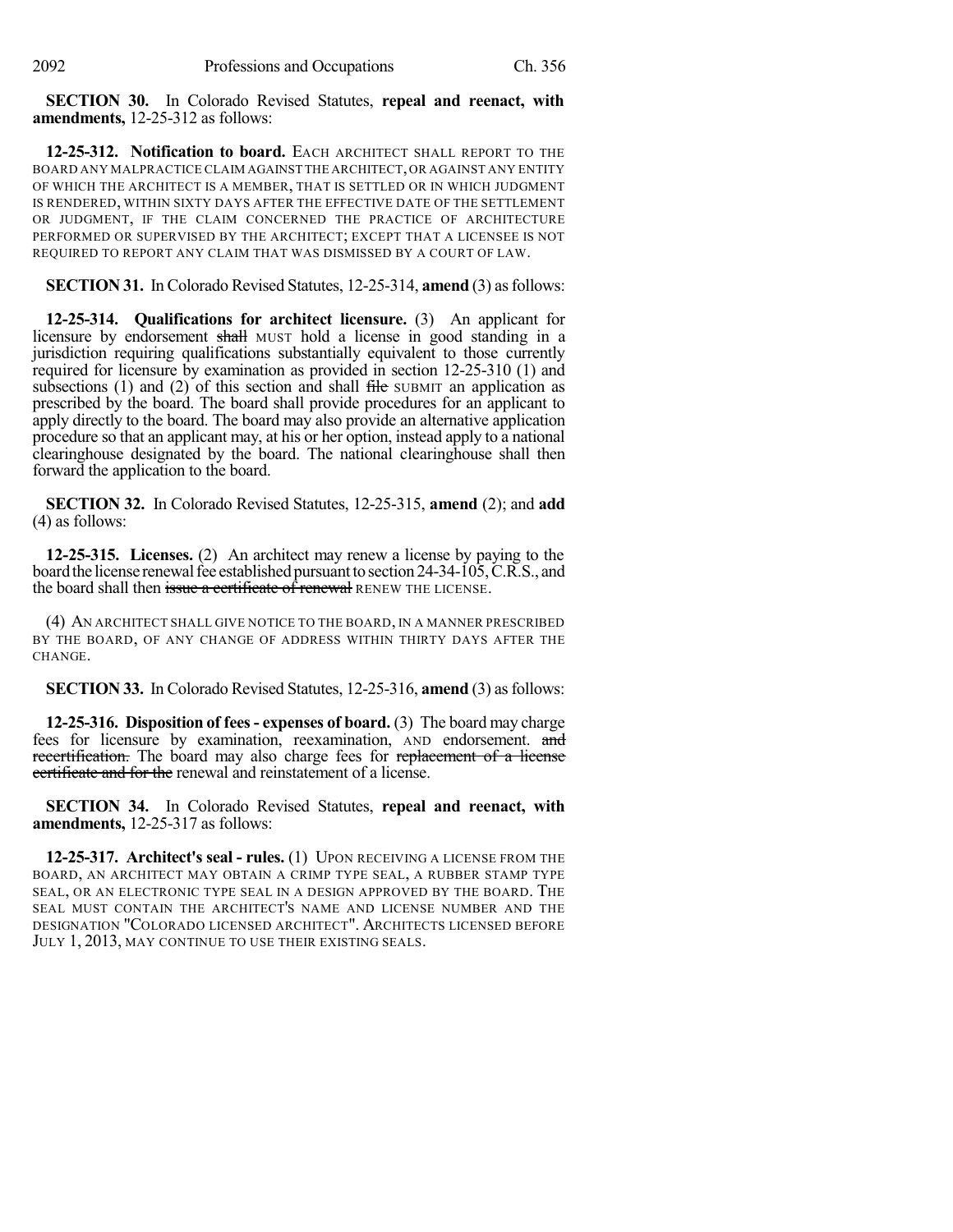(2) AN ARCHITECT SHALL USE HIS OR HER SEAL, SIGNATURE, AND THE DATE OF SIGNATURE ONLY WHEN THE WORK TO WHICH THE SEAL IS APPLIED WAS PREPARED UNDER THE ARCHITECT'S RESPONSIBLE CONTROL.

(3) THE BOARD SHALL ADOPT RULES GOVERNING USE OF THE SEAL AND THE RETENTION, USE, AND DISTRIBUTION OF SEALED DOCUMENTS AND COPIES THEREOF.

**SECTION 35.** In Colorado Revised Statutes, 38-50-103, **amend** (1), (2) (a), (2) (b), and (4) as follows:

**38-50-103. Public records - monument records.** (1) The state board of licensure for architects, professional engineers, and professional land surveyors, created in section 12-25-106, C.R.S., shall employ personnel at the expense of such board's licensed professional land surveyors to maintain a monument record filing RECORD-KEEPING AND INDEXING system for all monument records filed SUBMITTED in accordance with section 38-53-104.

(2) (a) The state board of licensure for architects, professional engineers, and professional land surveyors shall transmit PROVIDE, FREE OF CHARGE, a copy of each monument record accepted for filing, without fee, SUBMITTED IN ACCORDANCE WITH SECTION 38-53-104 to the county clerk and recorder for the county in which the monument is located.

(b) Each county clerk and recorder shall maintain copies of monument records in a file furnished by the board COUNTY RECORD-KEEPING AND INDEXING SYSTEM and, upon receipt of each such monument record PROVIDED PURSUANT TO PARAGRAPH (a) OF THIS SUBSECTION  $(2)$ , shall list it in a master index included with each such file THE SYSTEM.

(4) No fee shall be charged by the state board of licensure for architects, professional engineers, and professional land surveyors for the filing SUBMISSION of monument records. The cost of maintaining the RECORD-KEEPING AND INDEXING SYSTEM FOR monument record files RECORDS shall be recouped as part of the renewal fee FEES charged to licensees, Such renewal fee WHICH FEES shall be calculated to cover the costs of the staff and equipment necessary to maintain the monument record filing RECORD-KEEPING AND INDEXING system.

**SECTION 36.** In Colorado Revised Statutes, 38-51-104, **amend** (1) (b), (2), (3) (b)  $(I)$ , and  $(6)$  as follows:

**38-51-104. Monumentation of land surveys.** (1)(b) A durable cap bearing the registration LICENSE number of the professional land surveyor responsible for the establishment of the monument shall be affixed securely to the top of each such monument embedded pursuant to this subsection (1).

(2) If the points designated in subsection  $(1)$  of this section fall on solid bedrock, concrete, stone curbs, gutters, or walks, a durable metal disk or cap shall be securely anchored in the rock or concrete and stamped with the survey point and the registration LICENSE number of the professional land surveyor responsible for the establishment of the monument or marker.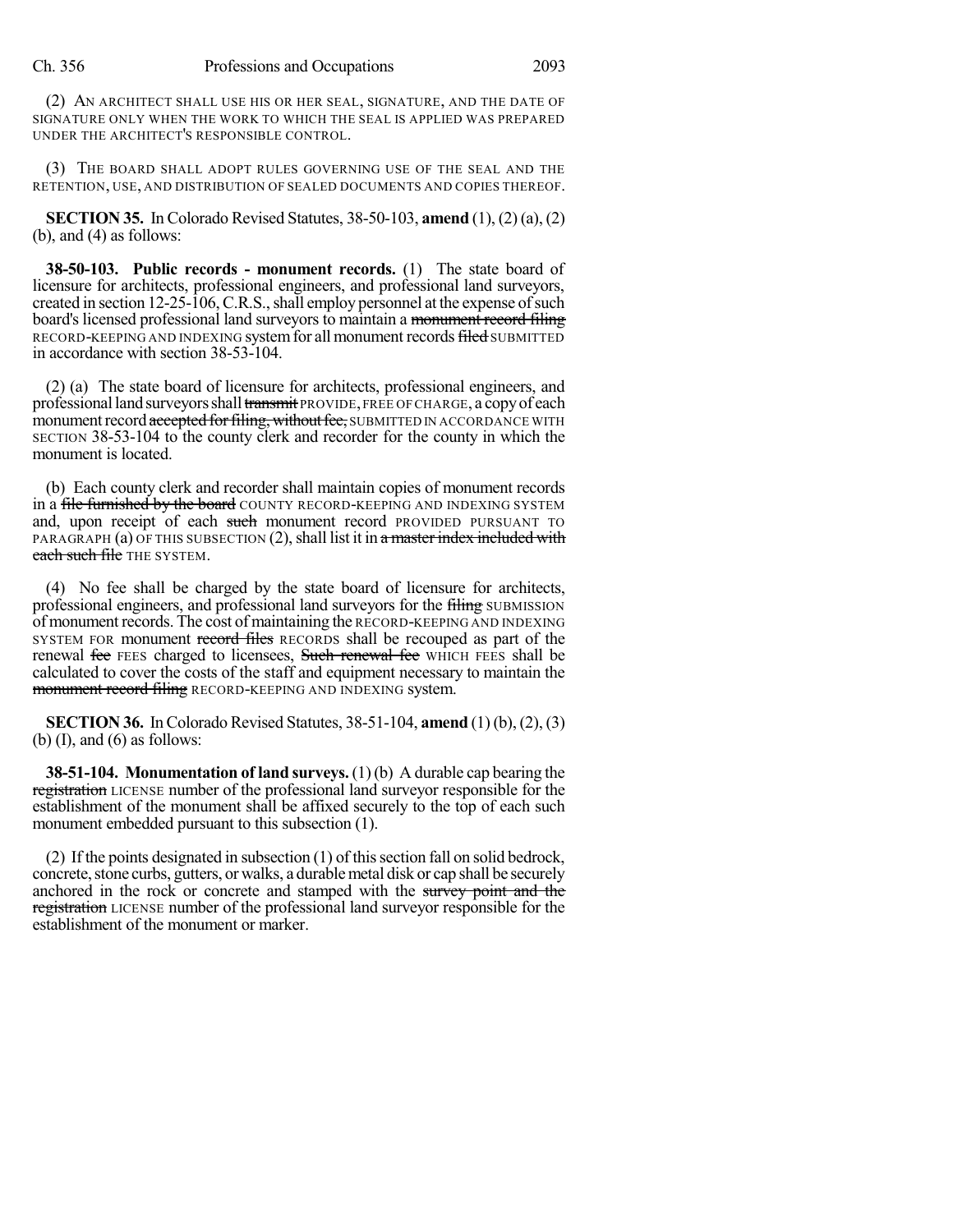(3) (b) (I) The letters "RM" or "WC" and the surveyor's registration LICENSE number shall be affixed to the monument.

(6) No marker required by this section shall bear the registration LICENSE number of more than one professional land surveyor but may bearthe name of an individual surveyor or surveying firm in addition to the required registration LICENSE number.

**SECTION 37.** In Colorado Revised Statutes, 38-51-105, **amend** (6) as follows:

**38-51-105. Monumentation of subdivisions.** (6) For any points designated in subsection (1), (2), or (3) of this section that fall on solid bedrock, concrete, stone curbs, gutters, or walks, a durable metal disk or cap shall be securely anchored in the rock or concrete and stamped with the survey point and the license number of the professional land surveyor responsible for the establishment of the monument or marker.

**SECTION 38.** In Colorado Revised Statutes, 38-51-108, **amend** (1) and (2) (a) (II) as follows:

**38-51-108. Improvement location certificate.** (1) A professional land surveyor may prepare an improvement location certificate for the use of a specific client based upon such THE professional land surveyor's general knowledge of land boundaries and monuments in a given area if such WHETHER OR NOT THE client is not the owner or buyer; except that, IF THE CLIENT IS NOT THE OWNER OR BUYER, THE PROFESSIONAL LAND SURVEYOR SHALL PROVIDE a copy of such THE certificate shall be provided to such THE owner or buyer.

(2) (a) (II) Such certificate shall be prominently labeled "improvement location certificate" and contain a statement in the following form:

## IMPROVEMENT LOCATION CERTIFICATE

I hereby certify that this improvement location certificate was prepared for ....  $(i\nu$  individual or firm $)$  ..., that it is not a land survey plat or improvement survey plat, and that it is not to be relied upon for the establishment of fence, building, or other future improvement lines. THIS CERTIFICATE IS VALID ONLY FOR USE BY .... (INDIVIDUAL OR FIRM) .... AND DESCRIBES THE PARCEL'S APPEARANCE ON .... (DATE) ....

Ifurther certify that the improvements on the above described parcel on this date, .... (insert date) ...., except utility connections, are entirely within the boundaries of the parcel, except as shown, that there are no encroachments upon the described premises by improvements on any adjoining premises, except as indicated, and that there is no apparent evidence orsign of anyeasement crossing or burdening anypart of said parcel, except as noted.

| Stamp        |  |
|--------------|--|
| - Or<br>Seal |  |

**SECTION 39.** In Colorado Revised Statutes, **amend** 38-53-104 as follows: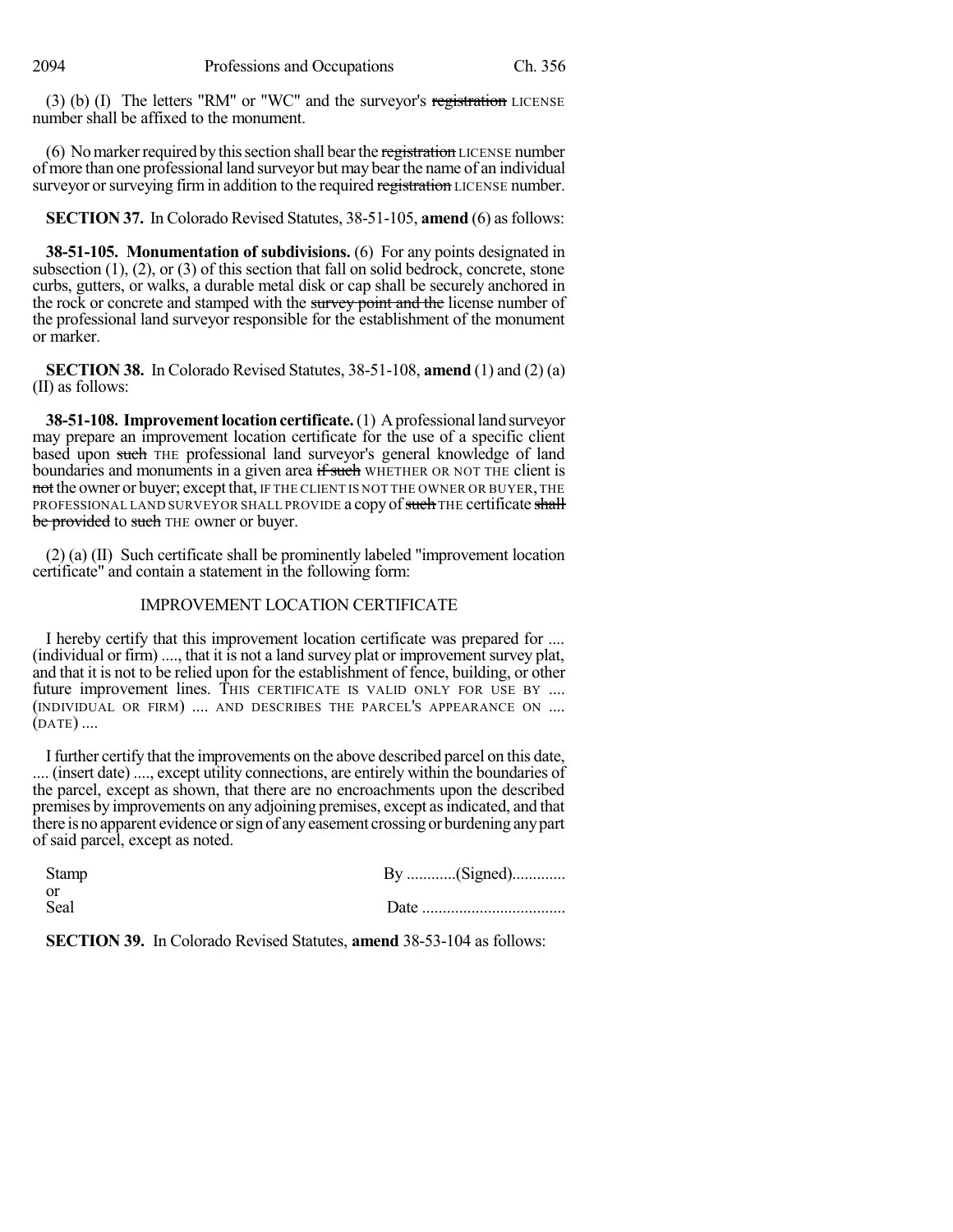**38-53-104.** Submission of monument record required. (1)(a) If a professional land surveyor conducts a survey that uses any monument representing a public land survey monument location, quarter section corner, sixteenth section corner, government land office or bureau of land management (government) lot corner as defined by the nomenclature of the United States public land survey system, or any United States geological survey or United States coast and geodetic survey (also known as the national ocean service/national geodetic survey) monument as a control corner, such THE professional land surveyor shall file SUBMIT a monument record describing such monument with the board if the monument and its accessories are not substantially described in an existing monument record previously filed SUBMITTED pursuant to this section or its predecessor.

(b) If a professional land surveyor establishes, restores, or rehabilitates any public land survey monument corner location orsection corner, quarter section corner, or sixteenth section corner as defined by the nomenclature of the United States public land survey system, such THE professional land surveyor shall file SUBMIT a monument record.

(c) Any monument record filed SUBMITTED pursuant to this section shall MUST describe at least two accessories or reference points.

(2) A PROFESSIONAL LAND SURVEYOR SHALL SUBMIT A monument records shall be filed RECORD within six months of  $A$ FTER the date on which the monument was used as control or was established, restored, or rehabilitated.

**SECTION 40.** In Colorado Revised Statutes, **amend** 38-53-105 as follows:

**38-53-105. Professionallandsurveyormust rehabilitatemonuments.**For any monument record of a public land survey corner which is required to be filed SUBMITTED pursuant to this article, the professional land surveyor shall restore or rehabilitate the corner monument so it is readily identifiable and reasonably durable, if field conditions require it.

**SECTION 41.** In Colorado Revised Statutes, **amend** 38-53-106 as follows:

**38-53-106. Formof monument records-prescribedbyboard.**Theboardshall adopt and revise as necessary the forms used for FORM AND TECHNICAL SPECIFICATIONS FOR SUBMISSION OF monument records, including the information to be required on such forms. Such forms and any necessary instructions shall be furnished to all professional land surveyors without charge INCLUDED WITH, OR AS PART OF, THE RECORDS.

**SECTION 42.** In Colorado Revised Statutes, **amend** 38-53-107 as follows:

**38-53-107. Monument records - conditions for acceptance.** No THE BOARD SHALL NOT ACCEPT A monument record shall be accepted for filing unless it is properly completed and signed and sealed COMPLIES WITH THE FORM AND TECHNICAL SPECIFICATIONS ESTABLISHED BY THE BOARD UNDER SECTION 38-53-107 AND IS SIGNED, SEALED, OR OTHERWISE AUTHENTICATED by the professional land surveyor who was in responsible charge of the work.